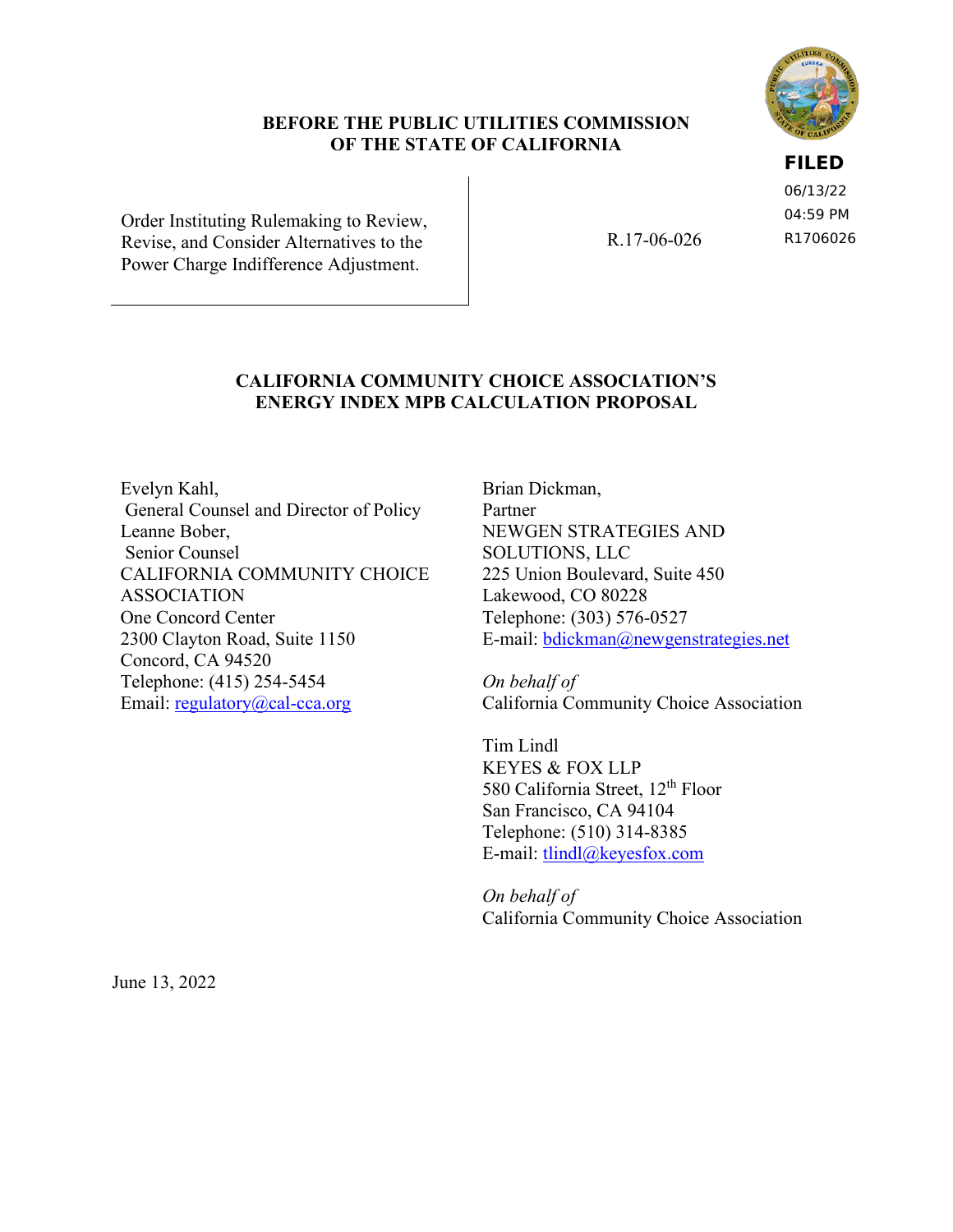# **TABLE OF CONTENTS**

| I.   |           |                                                                                                                                                                                                                                                                                             |  |  |  |  |  |
|------|-----------|---------------------------------------------------------------------------------------------------------------------------------------------------------------------------------------------------------------------------------------------------------------------------------------------|--|--|--|--|--|
| Π.   |           | THE MEAGER, AND POTENTIALLY NON-EXISTENT, BENEFITS OF A<br>LESS TRANSPARENT MODEL MAY NOT OUTWEIGH THE COSTS 3                                                                                                                                                                              |  |  |  |  |  |
|      | A.        | Switching to Generation-Based Weighting May Not Materially                                                                                                                                                                                                                                  |  |  |  |  |  |
|      | <b>B.</b> | Any Methodology Should Balance Accuracy With Transparency and                                                                                                                                                                                                                               |  |  |  |  |  |
| III. |           | CALCCA EI PROPOSAL AND RESPONSES TO ALJ RULING                                                                                                                                                                                                                                              |  |  |  |  |  |
|      | 1.        | What is the problem with the current Energy Index calculation                                                                                                                                                                                                                               |  |  |  |  |  |
|      | 2.        | Would it be sufficient to continue using Platts data to calculate on-<br>peak and off-peak indices, with the Commission simply updating the<br>percentage weights that each IOU applies to the on- and off-peak                                                                             |  |  |  |  |  |
|      | 3.        | Platts data are proprietary. Are there non-proprietary data sources that<br>could result in an Energy Index of equal or better quality than the                                                                                                                                             |  |  |  |  |  |
|      | 4.        | If only proprietary data sources would result in an Energy Index of<br>equal or better quality than the current Energy Index, what are those                                                                                                                                                |  |  |  |  |  |
|      | 5.        | Is there a cost to obtain any of the data you identified in your                                                                                                                                                                                                                            |  |  |  |  |  |
|      | 6.        | Based on the data sources you identified in your responses above,<br>discuss the benefits and drawbacks of the following entities calculating                                                                                                                                               |  |  |  |  |  |
|      | 7.        | How will the Energy Index and any related weights be calculated?<br>Describe the data sources, the data scope (e.g., which months or years<br>of data will be used, as applicable), the timing of calculations prior to<br>the October Update, and the calculation methodology for both the |  |  |  |  |  |
|      | 8.        | Who will calculate the Energy Index and any related weights? For<br>example, will Energy Division staff, the IOUs, or a third-party                                                                                                                                                         |  |  |  |  |  |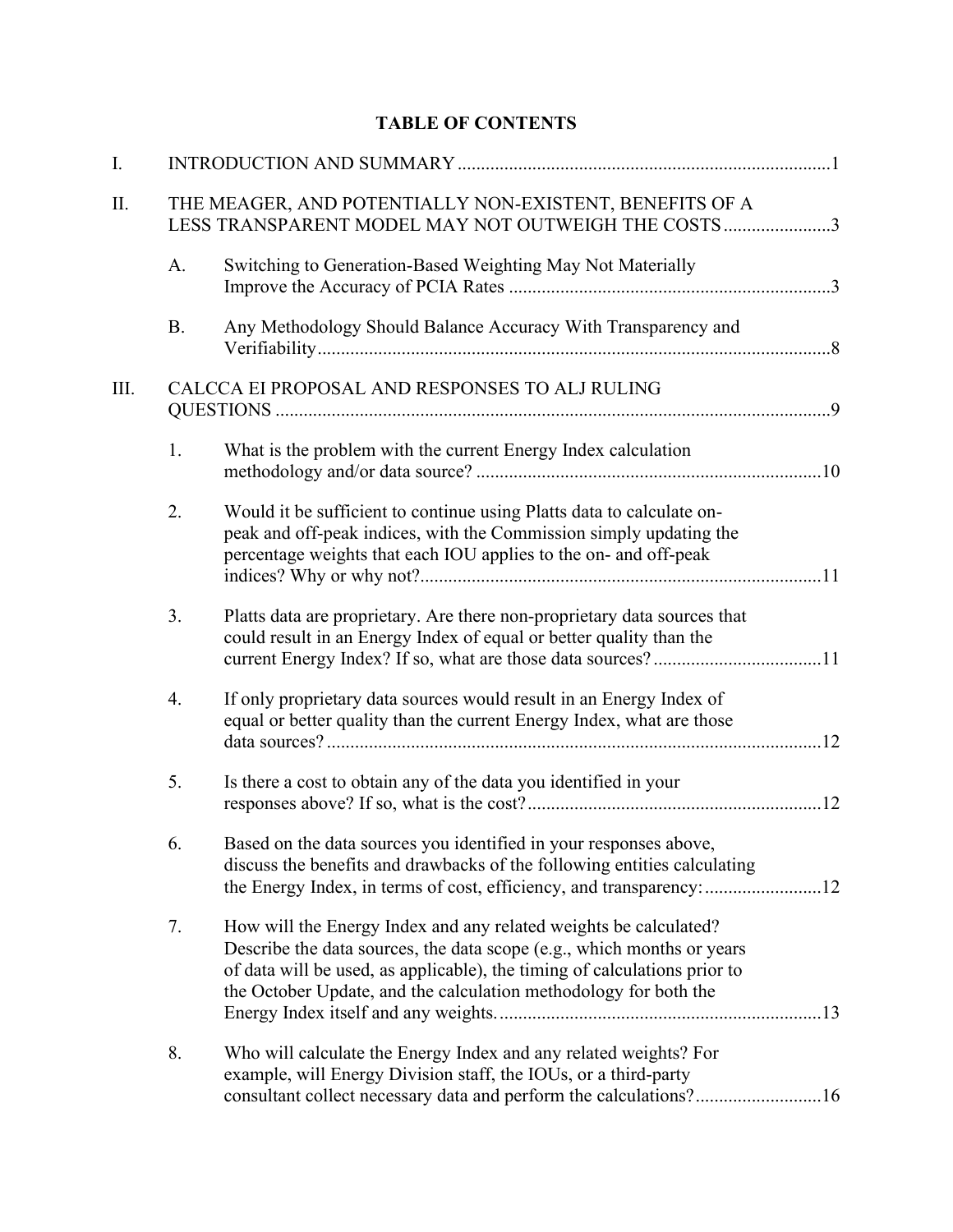# **TABLE OF CONTENTS (cont.)**

| 9.  | What is the cost of obtaining necessary data and performing the |
|-----|-----------------------------------------------------------------|
| 10. | How would this proposal improve upon the current situation? In  |
|     |                                                                 |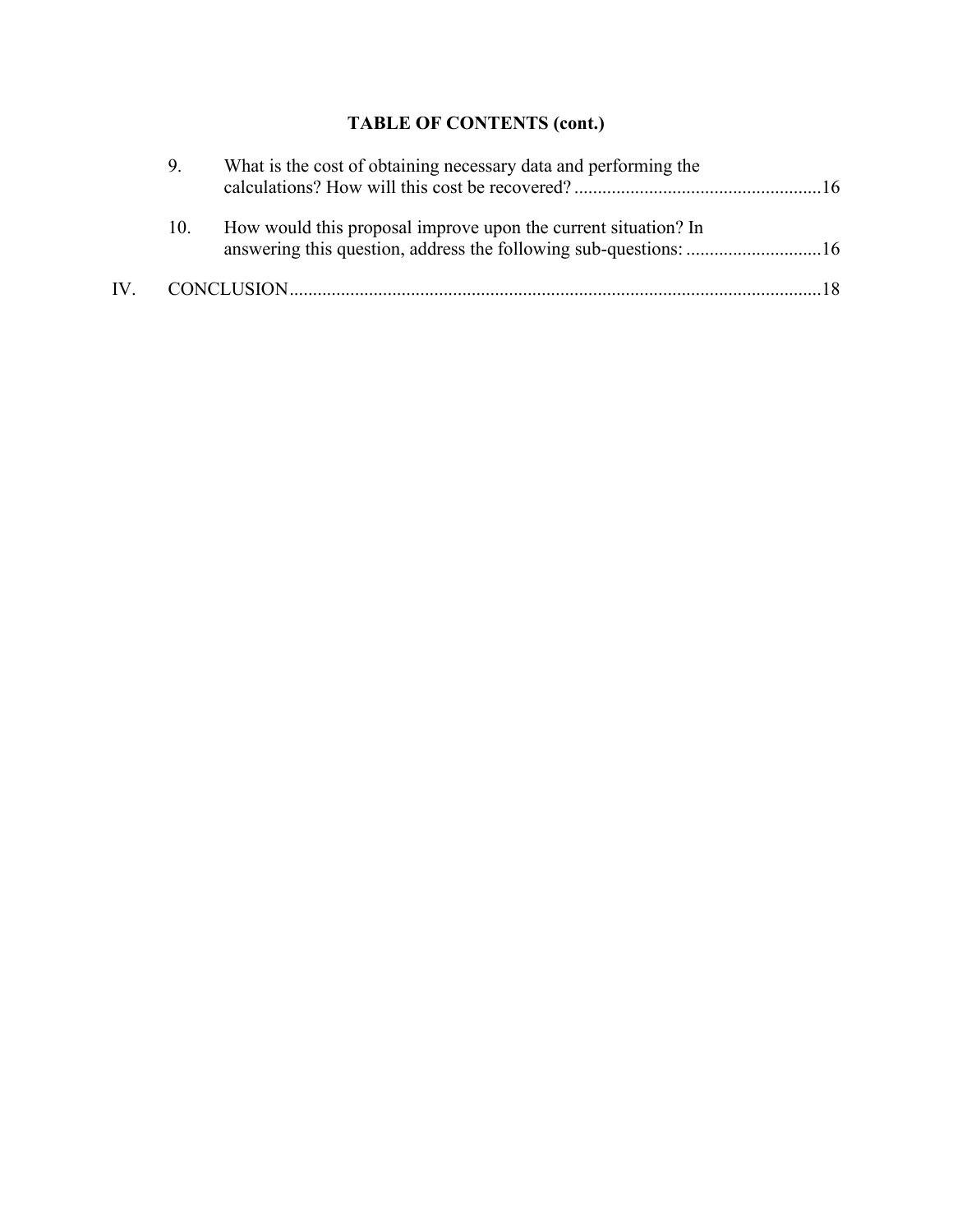# **TABLE OF AUTHORITIES**

**Page** 

# **California Public Utilities Commision Proceedings**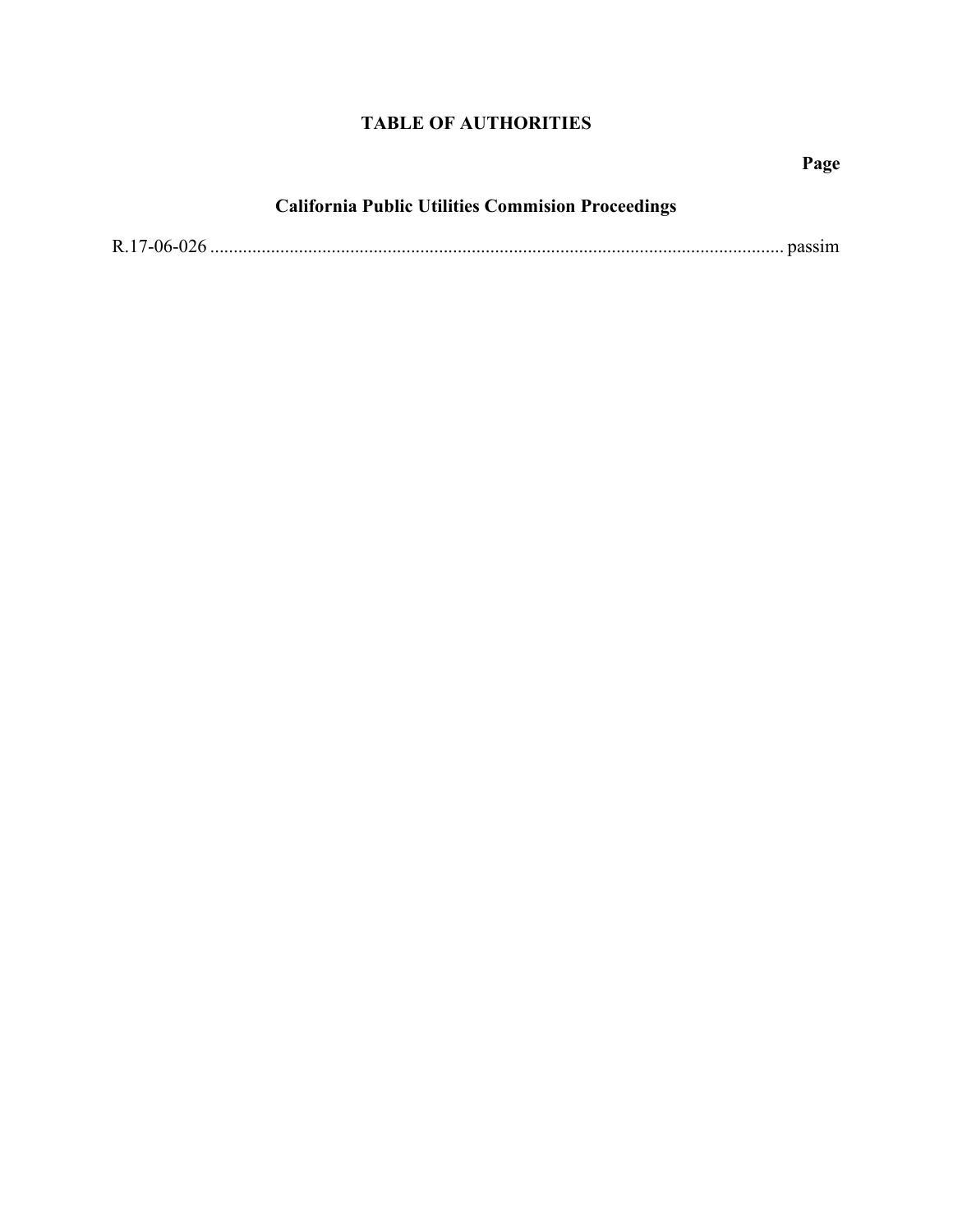#### **SUMMARY OF RECOMMENDATIONS**

- Modifications to the Energy Index (EI) market-price benchmark (MPB) calculation method must not diminish current levels of transparency. Non-investor-owned utility (IOU) load serving entities must be able to independently analyze and plan for changes in power charge indifference adjustment (PCIA) rates.
- Modifying the EI MPB calculation method to rely on PCIA-eligible generation rather than bundled customer load will align the EI inputs and the MPB application within the PCIA.
- The IOUs' reliance on production cost modeling to forecast PCIA-eligible generation as an input to the EI will reduce transparency into the EI formula.
- California Community Choice Association (CalCCA) proposes the use of a rolling five-year average historical generation output from PCIA-eligible resources to develop monthly onand off-peak generation weightings.
- Monthly on- and off-peak generation weightings should be applied to Platts monthly on- and off-peak forward market prices to derive the forecasted EI MPB.
- The process and timing for calculating and disseminating the forecasted EI should remain the same after incorporating the changes to volume and price inputs.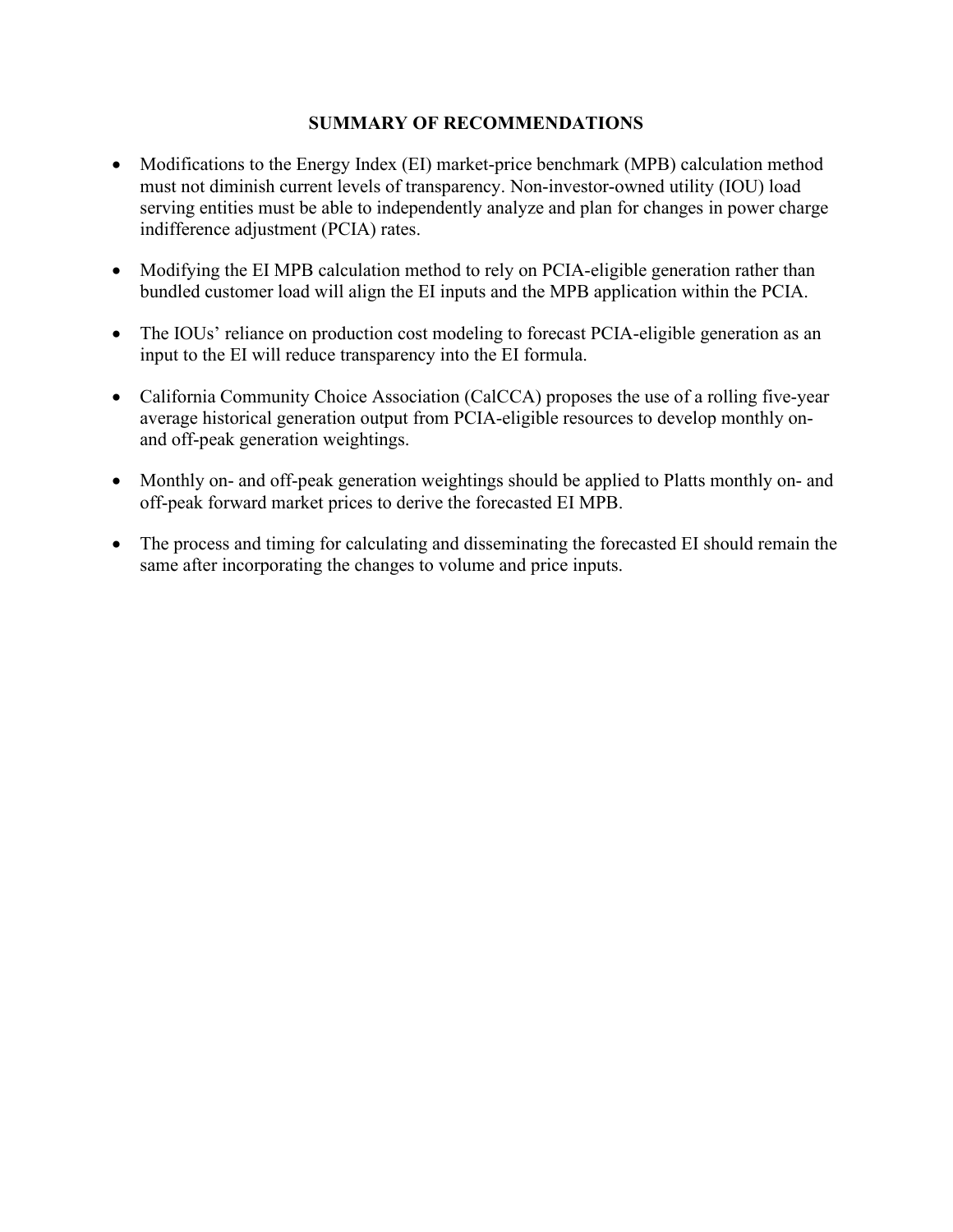#### **BEFORE THE PUBLIC UTILITIES COMMISSION OF THE STATE OF CALIFORNIA**

Order Instituting Rulemaking to Review, Revise, and Consider Alternatives to the Power Charge Indifference Adjustment.

R.17-06-026

#### **CALIFORNIA COMMUNITY CHOICE ASSOCIATION'S ENERGY INDEX MPB CALCULATION PROPOSAL**

The California Community Choice Association<sup>[1](#page-5-1)</sup> (CalCCA) submits this proposal in

response to the *Administrative Law Judge's Ruling Regarding Market Price Benchmarks* 

(Ruling), issued April 18, 2022 in the above-captioned proceeding, and Judge Wang's

*Procedural Email re Joint IOUs' MPB Ruling Energy Index Comments Extension Request*,

issued May 16, 2022 in the above-captioned proceeding. The Ruling requests proposals on how

to calculate certain Market Price Benchmarks (MPBs) used to set each investor-owned utility's

(IOU's) Power Charge Indifference Adjustment (PCIA). Specifically, this proposal responds to

the Ruling requesting proposals for calculating the Energy Index (EI) MPB.

## <span id="page-5-0"></span>**I. INTRODUCTION AND SUMMARY**

The current EI is a weighted-average forward market price, calculated by applying the

Platts annual on- and off-peak market price forecast to the IOU's bundled customer load profile.

<span id="page-5-1"></span><sup>1</sup> California Community Choice Association represents the interests of 23 community choice electricity providers in California: Apple Valley Choice Energy, Central Coast Community Energy, Clean Energy Alliance, Clean Power Alliance, CleanPowerSF, Desert Community Energy, East Bay Community Energy, Lancaster Choice Energy, Marin Clean Energy, Orange County Power Authority, Peninsula Clean Energy, Pico Rivera Innovative Municipal Energy, Pioneer Community Energy, Pomona Choice Energy, Rancho Mirage Energy Authority, Redwood Coast Energy Authority, San Diego Community Power, San Jacinto Power, San José Clean Energy, Santa Barbara Clean Energy, Silicon Valley Clean Energy, Sonoma Clean Power, and Valley Clean Energy.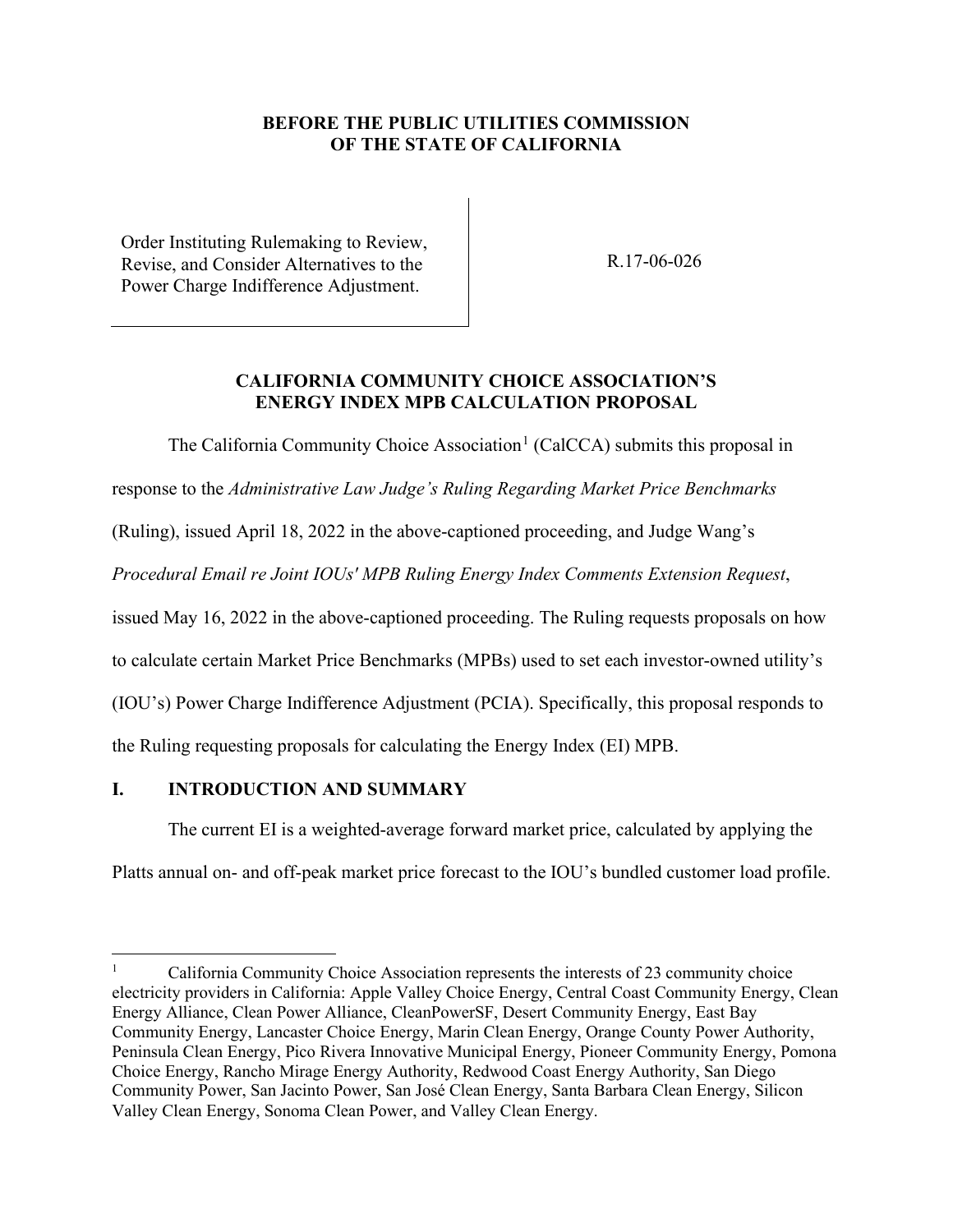As referenced in the Ruling, the IOUs filed comments earlier in this proceeding advocating changes to the EI calculation, arguing that "the PCIA-eligible generation portfolio supply resources often garner California Independent System Operator (CAISO) market revenues that are far less than the Platt's on- and off-peak predicted 'average'" that is currently used to set the EI component of forecast PCIA rates.<sup>[2](#page-6-0)</sup> The IOUs imply that a bundled customer load profile is more heavily weighted to the on-peak period than the generation output of PCIA-eligible resources, creating a mismatch between the two main inputs to the EI: market prices and volume.

After evaluating generation data provided by the IOUs in response to data requests, CalCCA developed a generation-weighted EI MPB calculation proposal to align the price and volume inputs. Analysis supporting CalCCA's proposal demonstrates that, while bundled customer load may have a different time profile than the generation output of the IOUs' PCIAeligible resource portfolio, changing the volume weighting for the EI can increase or decrease the EI MPB.

CalCCA's proposal balances objectives of increasing forecast accuracy and maintaining transparency for stakeholders and customers. Instead of bundled customer load, actual generation output from PCIA-eligible resources is used to calculate monthly on- and off-peak ratios, and these ratios are multiplied by monthly on- and off-peak forward market prices to derive a generation-weighted EI MPB. CalCCA's proposal is consistent with PG&E's earlier comments in the OIR proceeding advocating for a monthly volume-weighted approach. PG&E stated:

Beneficial changes can be accomplished by using the PCIA supply generation presented in the ERRA Forecast cases, instead of historical bundled load demand, and the monthly Platt's on peak/off peak energy prices. When developing the energy benchmark, utilization of each IOU's respective PCIA supply portfolios when determining a monthly on peak/off

<span id="page-6-0"></span><sup>2</sup> *SCE Opening Comments on Ruling re Market Price Benchmark Issue Date*, R.17-06-026 (Sept. 13, 2021), at 5-6 (internal citations omitted).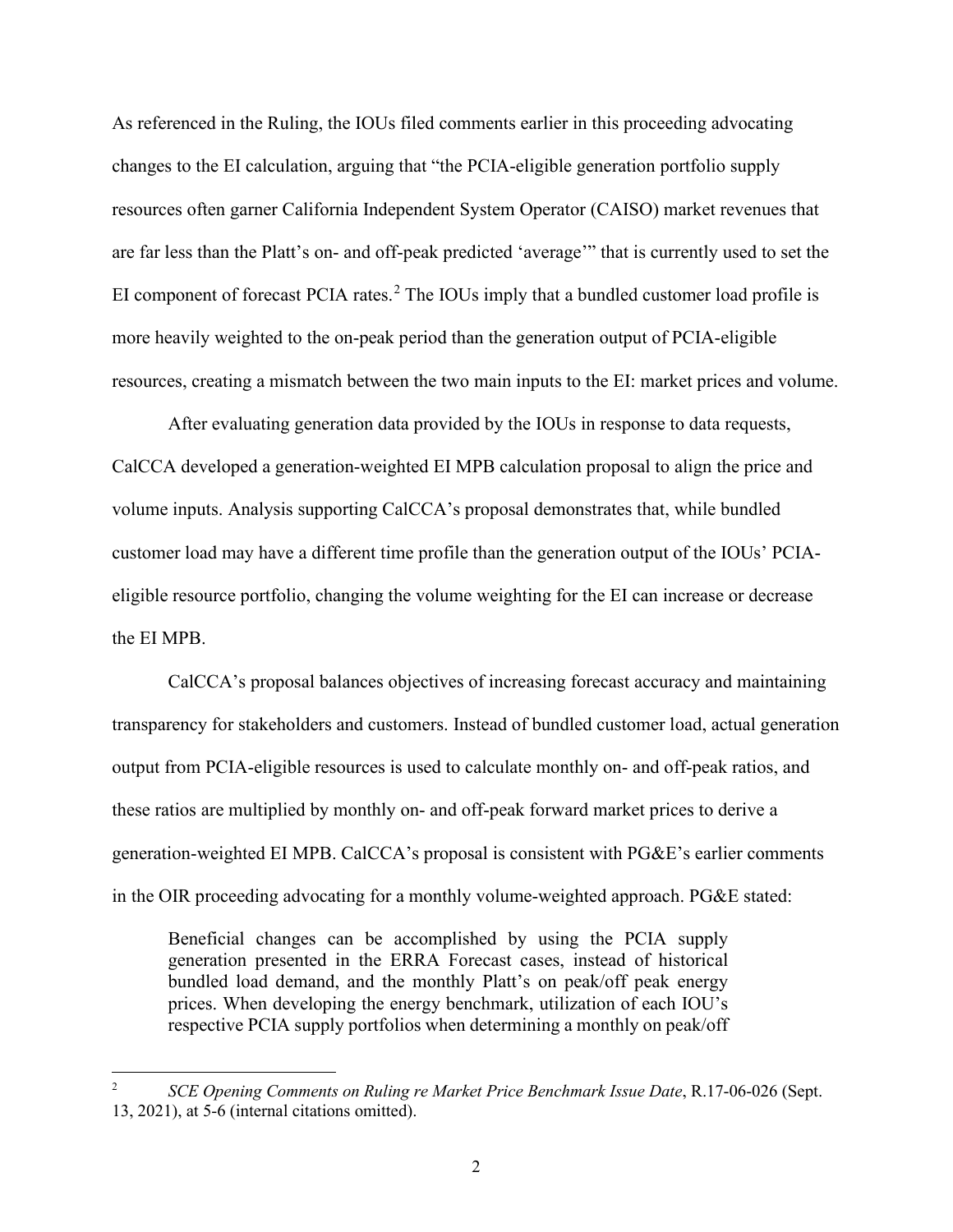peak weightings, rather than customer load, will improve the precision of the forecasted brown power index. $3$ 

The difference between PG&E's suggestion and CalCCA's proposal is the reliance on *historical generation output* to avoid relying on the IOUs' production cost modeling as an input to the EI.

If the California Public Utilities Commission (Commission) finds that reform to the EI is warranted, any changes to the formula must balance accuracy and transparency. Under CalCCA's proposal, the process and timing for publishing the EI will be largely the same as it is today. And, importantly, non-IOU load serving entities (LSEs) will continue to have visibility into the market prices and monthly weightings, which facilitates independent analysis and planning to manage rates for customers subject to the PCIA. If reform requires reduced transparency into the EI formula, however, the current method should remain in place.

## <span id="page-7-0"></span>**II. THE MEAGER, AND POTENTIALLY NON-EXISTENT, BENEFITS OF A LESS TRANSPARENT MODEL MAY NOT OUTWEIGH THE COSTS**

## <span id="page-7-1"></span>**A. Switching to Generation-Based Weighting May Not Materially Improve the Accuracy of PCIA Rates**

As referenced in the Ruling, PG&E and SCE filed comments earlier in this proceeding advocating for changes to the EI calculation.<sup>[4](#page-7-3)</sup> The current EI is a weighted average forward market price, calculated by applying Platts annual on- and off-peak forward market prices for NP15 and SP15 to the percentage of bundled customer load in the on- and off-peak periods. PG&E and SCE each argue that change is warranted due to departing load and varying compositions of their PCIA-eligible generation resource portfolio.

<span id="page-7-2"></span><sup>3</sup> PCIA Phase 2 PG&E ERRA Ruling Comments (Sept. 13, 2021), at 5.

<span id="page-7-3"></span><sup>4</sup> As noted in the Ruling, San Diego Gas & Electric Company (SDG&E) agreed with SCE's and PG&E's arguments. Ruling at 1-3; *San Diego Gas & Electric Company Reply Comments on Ruling Regarding Market Price Benchmark Issue Date*, R.17-06-026 (Sept. 22, 2021), at 5-6 ("SDG&E agrees with both PG&E and SCE that changing the load weighting methodology for the Energy Index MPB to be based on each IOU's generation profile shapes would increase the accuracy of the PCIA MPBs and forecasted PCIA rates").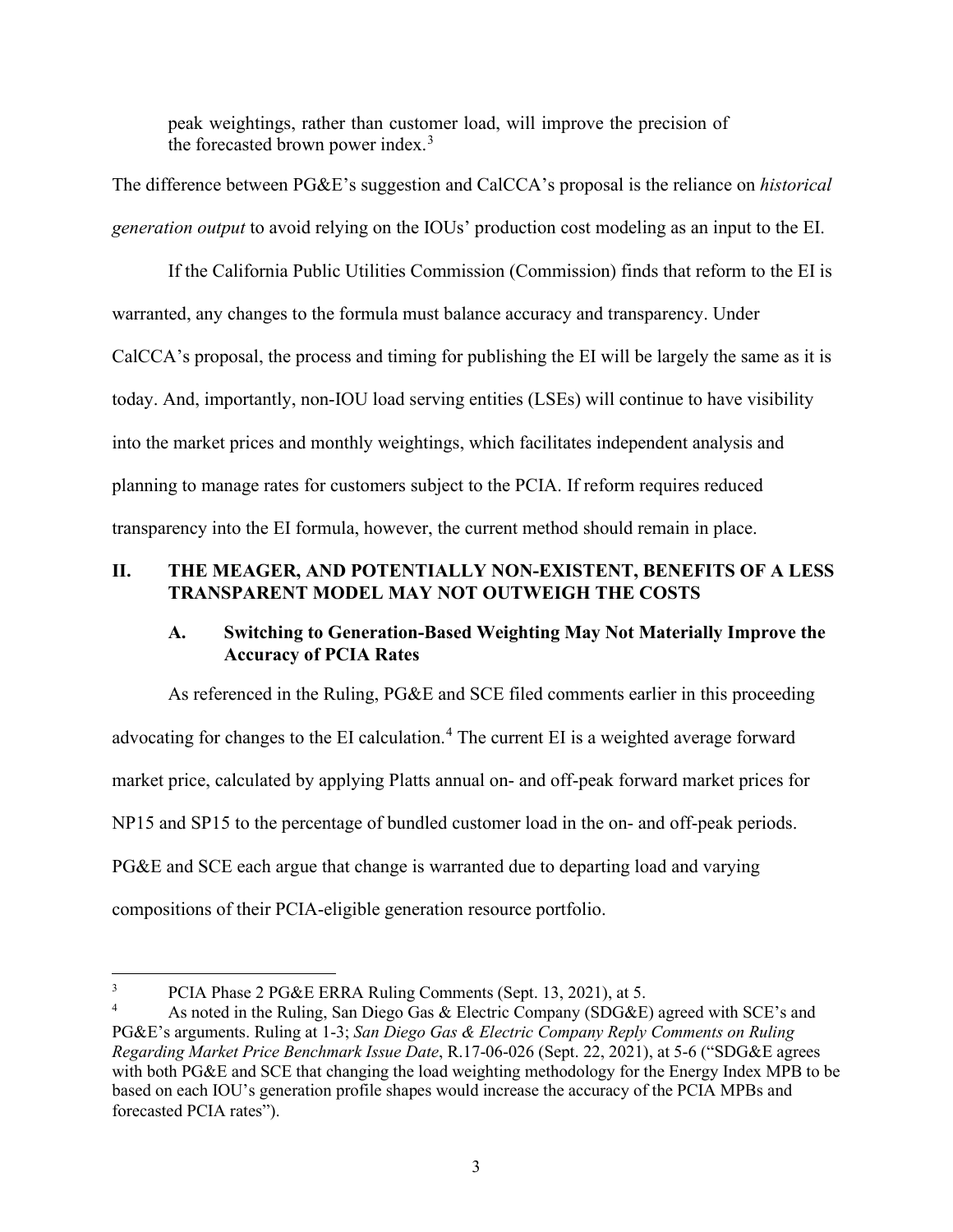#### PG&E stated:

At the time the Commission developed this methodology, parties reasonably assumed that the bundled service customer load profile (i.e., demand) was not expected to differ substantially from the IOUs' generation output portfolio (i.e., supply) relevant to the PCIA calculation. However, as all parties to this proceeding are aware, since 2011, PG&E has experienced significant load departure due to, among other things, Community Choice Aggregation ("CCA") and Direct Access ("DA") growth…Further, changes to California's energy supply portfolio, including the growth intermittent renewable energy resources within PG&E's energy supply portfolio causes a misalignment in energy benchmark…As a result, use of PG&E's bundled customer load-weighting to develop the energy benchmark is outdated given the significant changes to PG&E's portfolio and load departure and supply portfolios.<sup>[5](#page-8-0)</sup>

SCE made similar comments, arguing, "[t]hose PCIA-eligible generation portfolio supply resources often garner CAISO market revenues that are far less than the Platt's on- and off-peak predicted 'average' that is reflected in the index, and which is currently used to set the [EI] MPB component of forecast PCIA rates."<sup>[6](#page-8-1)</sup> In other words, the IOUs argue that a bundled customer load profile is more heavily weighted to the on-peak period than the generation profile of PCIAeligible resources. In that case, if generation output were used to weight the EI, a lower weight would be assigned to on-peak market prices, thereby reducing the market value of the generation resource and increasing PCIA rates.

 The generation output of the IOUs' PCIA-eligible resource portfolio may have a different time profile than bundled customer load. However, analysis of each IOU's historical generation data does not support the blanket assertion that the current EI is inadequate. In response to discovery, each IOU provided CalCCA's Reviewing Representative (NewGen Strategies and

<span id="page-8-0"></span><sup>5</sup> *PCIA Phase 2 PG&E ERRA Ruling Comments*, R.17-06-026 (Sept. 13, 2021), at 4-5 (internal citations omitted).

<span id="page-8-1"></span>*SCE Opening Comments on Ruling re Market Price Benchmark Issue Date*, R.17-06-026 (Sept. 13, 2021), at 5-6.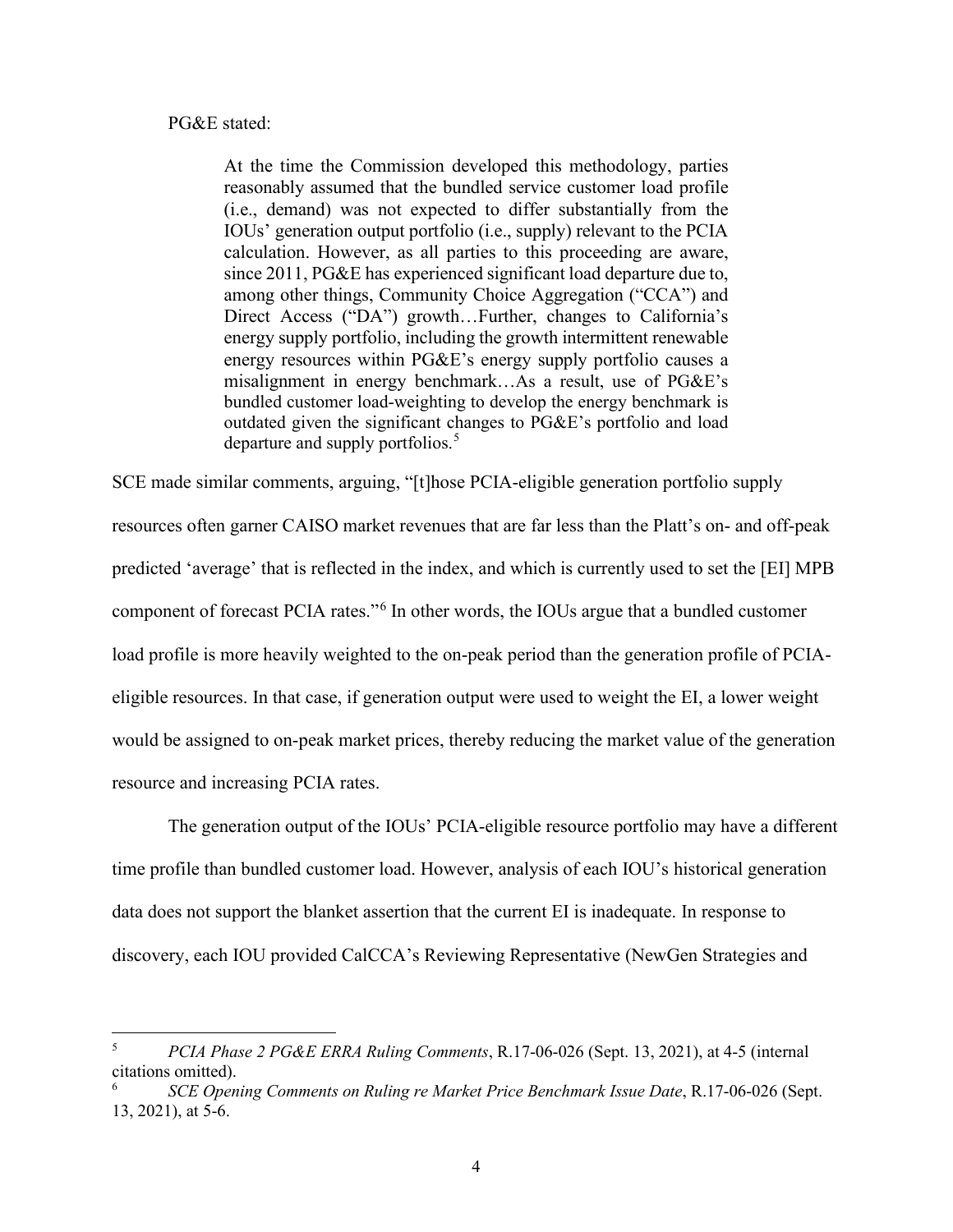Solutions, or NewGen) aggregated hourly generation profiles for their PCIA-eligible resource portfolio spanning the years 2017 – 2021. These data lead to two conclusions: (1) the IOUs' PCIA-eligible generation output is more concentrated to on-peak periods than bundled customer load, largely due to the expansive definition of "on-peak" used in energy markets in the western United States; and (2) a load-weighted EI is materially comparable to a generation-weighted EI calculated using average historical PCIA-eligible resource output.

Summarizing hourly generation into on- and off-peak periods allows a comparison to the bundled load shape used in the IOUs' PCIA calculations. The table below compares annual onand off-peak generation output to the load profile used in each IOU's latest Commission approved PCIA:

|            |      |                 |                 |            |                 | . .              |          |  |
|------------|------|-----------------|-----------------|------------|-----------------|------------------|----------|--|
|            |      | <b>PG&amp;E</b> |                 | <b>SCE</b> |                 | <b>SDG&amp;E</b> |          |  |
|            |      | On Peak         | <b>Off Peak</b> | On Peak    | <b>Off Peak</b> | On Peak          | Off Peak |  |
|            | 2017 | 62%             | 38%             | 62%        | 38%             | 68%              | 32%      |  |
|            | 2018 | 63%             | 37%             | 64%        | 36%             | 70%              | 30%      |  |
|            | 2019 | 62%             | 38%             | 65%        | 35%             | 69%              | 31%      |  |
| Generation | 2020 | 64%             | 36%             | 68%        | 32%             | 69%              | 31%      |  |
|            | 2021 | 63%             | 37%             | 68%        | 32%             | 69%              | 31%      |  |
|            |      |                 |                 |            |                 |                  |          |  |
|            | Load | 59%             | 41%             | 62%        | 38%             | 61%              | 39%      |  |

**Table 1: On- and Off-Peak Ratios – Generation Output vs. Load**

On an annual basis, the percentage of on-peak generation output is greater than on-peak bundled load. If annual generation output were used to weight the on- and off-peak market price in the EI, market value would be higher (and PCIA rates would be lower) compared to the *status quo*.

Additional variation in the on- and off-peak percentages for generation exists on a monthly basis, as shown below for 2021, but the percentage of on-peak generation is generally still greater than the annual bundled load profile currently used for the PCIA.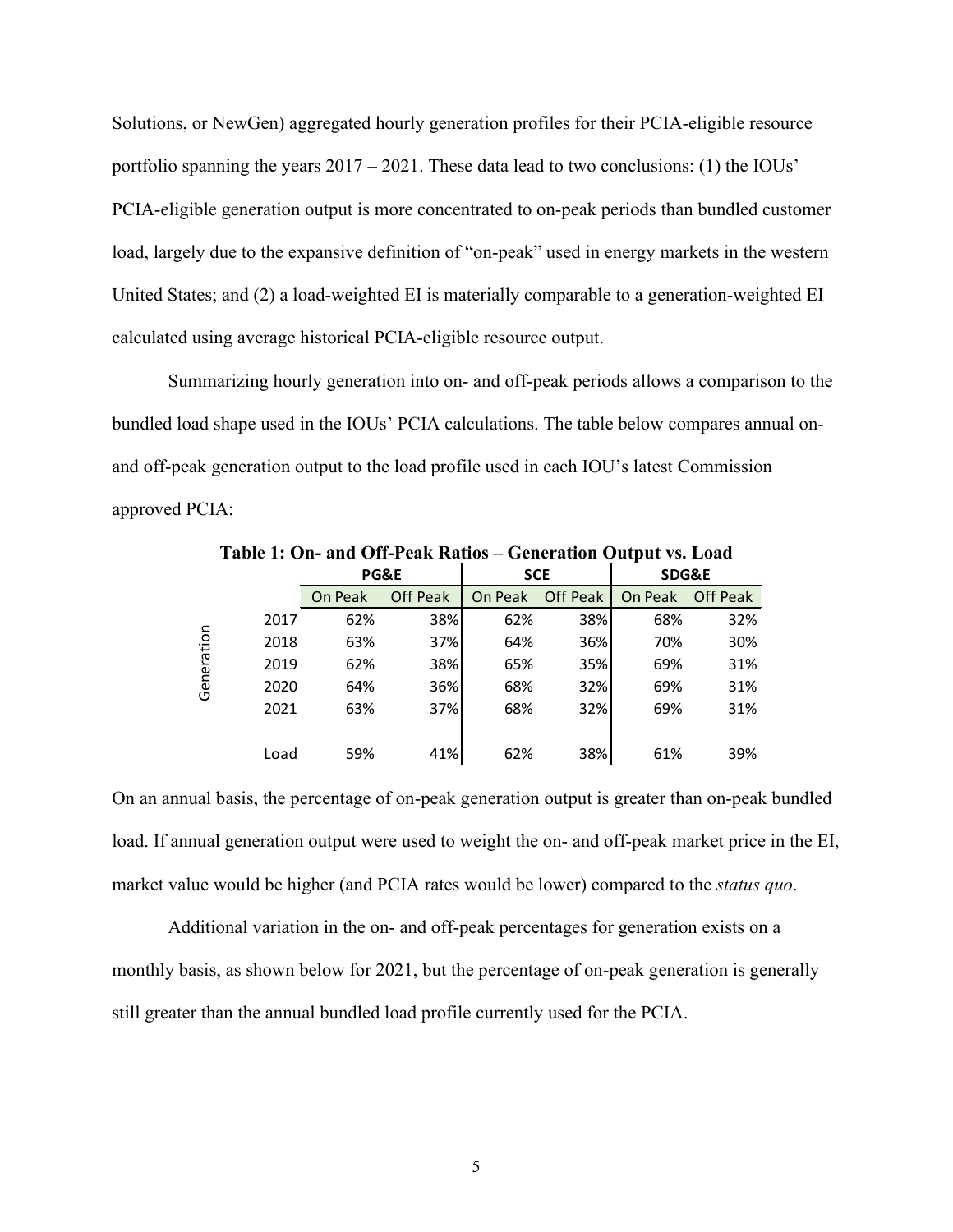|           | <b>PG&amp;E</b>            |     | <b>SCE</b> |                 | <b>SDG&amp;E</b> |                 |  |
|-----------|----------------------------|-----|------------|-----------------|------------------|-----------------|--|
|           | <b>Off Peak</b><br>On Peak |     | On Peak    | <b>Off Peak</b> | On Peak          | <b>Off Peak</b> |  |
| January   | 60%                        | 40% | 64%        | 36%             | 70%              | 30%             |  |
| February  | 64%                        | 36% | 69%        | 31%             | 72%              | 28%             |  |
| March     | 67%                        | 33% | 70%        | 30%             | 71%              | 29%             |  |
| April     | 67%                        | 33% | 72%        | 28%             | 70%              | 30%             |  |
| May       | 62%                        | 38% | 65%        | 35%             | 67%              | 33%             |  |
| June      | 66%                        | 34% | 70%        | 30%             | 69%              | 31%             |  |
| July      | 63%                        | 37% | 69%        | 31%             | 66%              | 34%             |  |
| August    | 63%                        | 37% | 69%        | 31%             | 69%              | 31%             |  |
| September | 63%                        | 37% | 67%        | 33%             | 69%              | 31%             |  |
| October   | 64%                        | 36% | 67%        | 33%             | 69%              | 31%             |  |
| November  | 62%                        | 38% | 67%        | 33%             | 67%              | 33%             |  |
| December  | 61%                        | 39% | 63%        | 37%             | 72%              | 28%             |  |

**Table 2: Monthly On- and Off-Peak Generation Ratios – Calendar Year 2021** 

It makes sense that generation output would be concentrated to on-peak periods given the wholesale market definition of 'on-peak' and 'off-peak' and the composition of the IOUs' respective PCIA resource portfolios. Energy markets in the western United States define on-peak hours as the *16 hours* from 6:00 am to 10:00 pm, Monday through Saturday, excluding NERC holidays. Furthermore, the IOUs' PCIA eligible resource portfolios have significant proportions of solar and natural gas generation which tend to produce the bulk of their output during the 16 hour on-peak market period.

The EI is a volume-weighted average market price derived by summing the result of two calculations: (1) the percent of on-peak volume multiplied by a forecasted on-peak price; and (2) the percent of off-peak volumes multiplied by a forecasted off-peak market price. NewGen performed this same calculation with historical generation and CAISO market price data on various time scales to compare the results using each IOU's generation and bundled load profiles. First, the annual average on- and off-peak day ahead market prices were multiplied by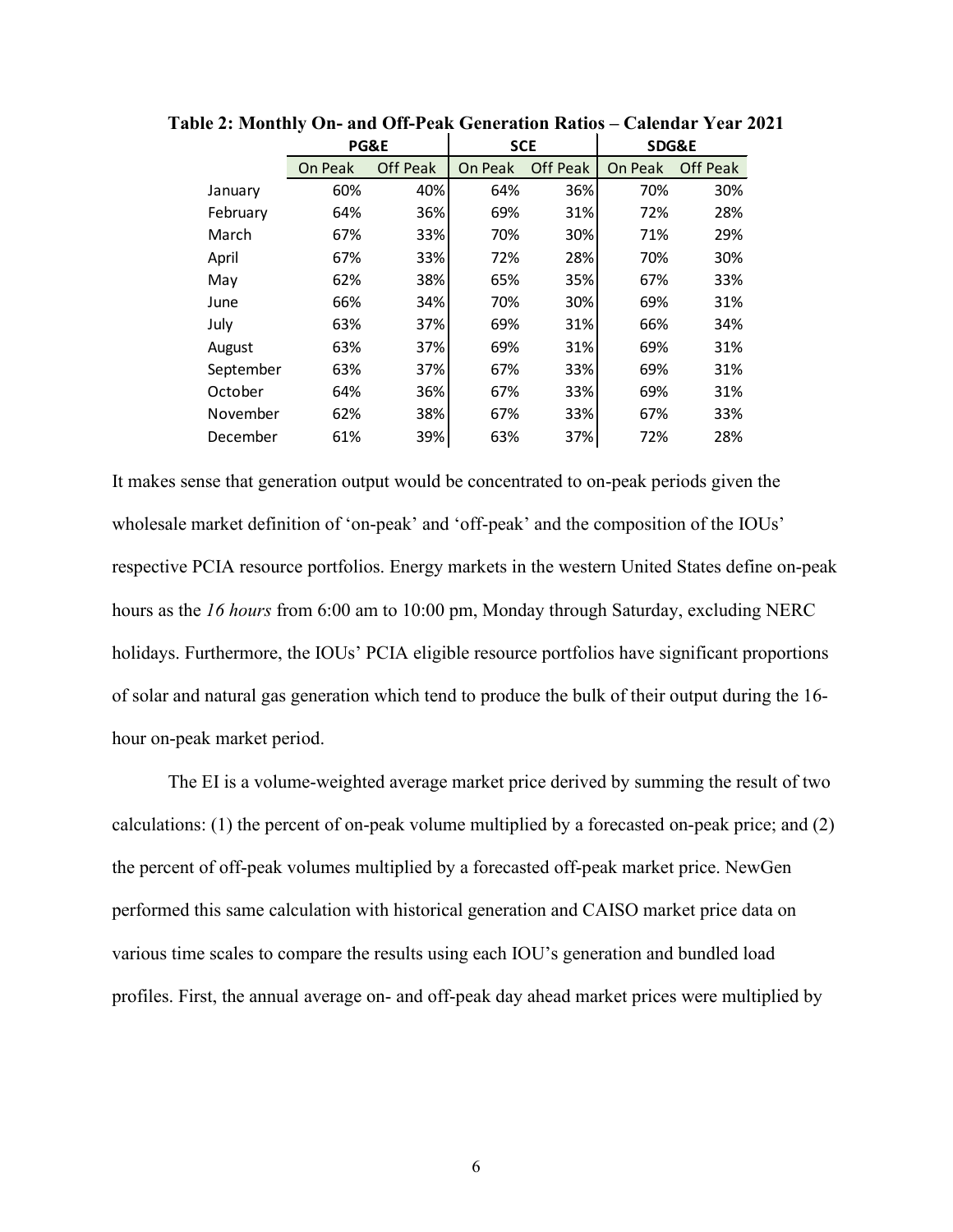the annual load profile<sup>[7](#page-11-0)</sup> to determine the historical load-weighted average market price – replicating the EI methodology but on a historical basis. Next, the annual average on- and offpeak market prices were multiplied by the annual generation profile for the same period to derive annual generation-weighted market prices specific to each IOU. Finally, actual monthly on- and off-peak market prices were multiplied by monthly on- and off-peak generation profiles to determine a monthly generation-weighted market price.

The table below compares the results of all three methods using data from 2019 – 2021:

|                                          | <b>PG&amp;E</b> |       | <b>SCE</b> |         |       | <b>SDG&amp;E</b> |       |       |       |
|------------------------------------------|-----------------|-------|------------|---------|-------|------------------|-------|-------|-------|
|                                          | 2019            | 2020  | 2021       | 2019    | 2020  | 2021             | 2019  | 2020  | 2021  |
| CAISO Annual On Peak Day Ahead Price     | 38.19           | 35.13 | 56.37      | 37.91   | 38.25 | 53.41            | 37.91 | 38.25 | 53.41 |
| CAISO Annual Off Peak Day Ahead Price    | 32.46           | 28.52 | 47.24      | 32.44   | 28.52 | 45.51            | 32.44 | 28.52 | 45.51 |
| On Peak Load                             | 59.2%           | 58.6% | 58.6%      | 61.9%   | 61.9% | 61.9%            | 60.6% | 60.6% | 60.6% |
| Off Peak Load                            | 40.8%           | 41.4% | 41.4%      | 38.1%   | 38.1% | 38.1%            | 39.4% | 39.4% | 39.4% |
| Annual Load Weighted Market Price        | 35.85           | 32.39 | 52.59      | 35.83   | 34.55 | 50.40            | 35.76 | 34.42 | 50.30 |
| On Peak Generation                       | 62.4%           | 63.5% | 63.3%      | 64.7%   | 67.8% | 67.9%            | 69.4% | 68.7% | 69.0% |
| Off Peak Generation                      | 37.6%           | 36.5% | 36.7%      | 35.3%   | 32.2% | 32.1%            | 30.6% | 31.3% | 31.0% |
| Annual Generation Weighted Market Price  | 36.03           | 32.72 | 53.02      | 35.98   | 35.12 | 50.87            | 36.24 | 35.21 | 50.96 |
| Difference vs. Load Weighted             | 0.5%            | 1.0%  | 0.8%       | 0.4%    | 1.6%  | 0.9%             | 1.3%  | 2.3%  | 1.3%  |
| Monthly Generation Weighted Market Price | 35.62           | 32.76 | 54.25      | 34.72   | 35.29 | 50.55            | 36.29 | 36.18 | 51.47 |
| Difference vs. Load Weighted             | $-0.6%$         | 1.1%  | 3.2%       | $-3.1%$ | 2.1%  | 0.3%             | 1.5%  | 5.1%  | 2.3%  |

**Table 3: Load Versus Generation Weighted Historical Market Prices**

The last row, labeled "Difference vs. Load Weighted," in Table 3 demonstrates how the generation-weighted market value of PCIA generation can be lower or higher than the loadweighted average market price. If generation-weighting (the IOUs' proposed methodology) was materially different than load-weighting (the current methodology), one would expect the values in the last row to be consistently negative or consistently positive; however, that is not the case.

Load and generation characteristics from a particular year, or changes to an IOU's profile, may alter the results. Variations in PCIA-eligible resource mix will also affect the results

<span id="page-11-0"></span><sup>7</sup> IOU bundled load profiles were taken from each utility's ERRA Forecast applications for 2022 and prior but with a two-year lag. For example, the 2019 load profiles are those used in the 2021 ERRA Forecast.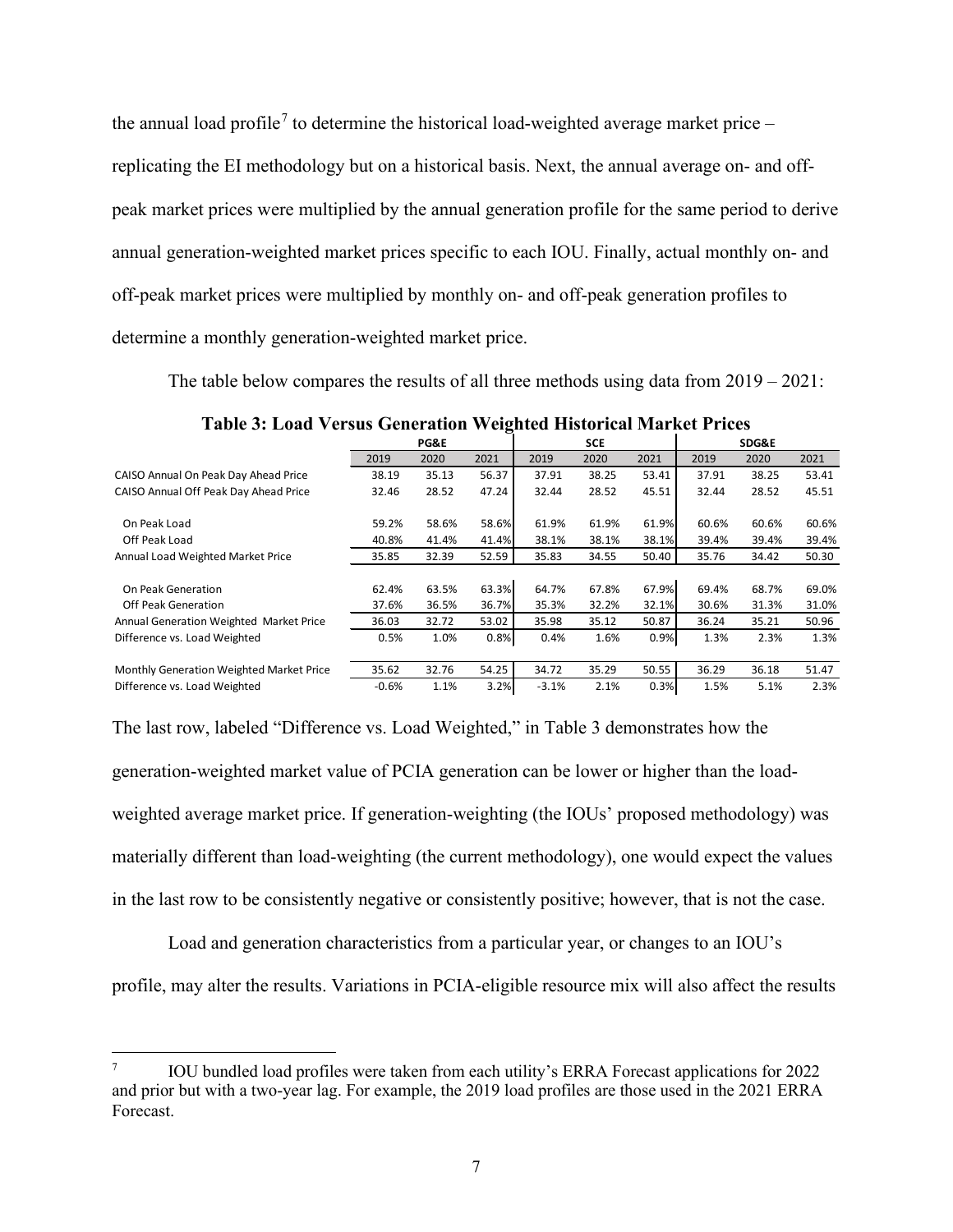— portfolios with a higher proportion of generation that is not well correlated to either load or the highest market prices will exhibit larger variations in EI value compared to load. However, that variability underscores that it is not clear that using annual or monthly generation output to determine a weighted average market price is consistently or materially different from the current EI method that relies on a bundled load profile.

#### <span id="page-12-0"></span>**B. Any Methodology Should Balance Accuracy With Transparency and Verifiability**

CalCCA opposes relying on the IOUs' internal forecasting to determine the EI. SCE previously requested each IOU "be authorized to forecast the market value of the energy from its PCIA portfolio using the same methodology/model used to set the IOU's bundled service and overall PCIA forecast rates, which for SCE is a production cost model."[8](#page-12-1) Among other things, SCE argued the benefit of using its production cost model will include eliminating the need for the Plattsbased energy index and increasing consistency between forecasts of bundled service customers rates and departing load customer rates (PCIA).<sup>[9](#page-12-2)</sup>

However, the approach lacks transparency in three dimensions: volume, price, and timing. Transparency in calculating the PCIA rates charged to customers is critical for CCAs and other entities serving departed load customers. One of the benefits of the current EI calculation is that each party can obtain the inputs to the MPB without relying on the IOUs or dealing with IOU market sensitive data. If, instead, the current calculation is replaced by each IOU's forecast of wholesale market revenue based on its own production cost modeling, this benefit will be lost. Stakeholders will not have access to the data inputs to the EI MPB calculation, removing any ability to plan for changes to the PCIA.

<span id="page-12-1"></span><sup>8</sup> *SCE Opening Comments on Ruling re Market Price Benchmark Issue Date*, R.17-06-026 (Sept.  $13, 2021$ , at 9.

<span id="page-12-2"></span>*Ibid.*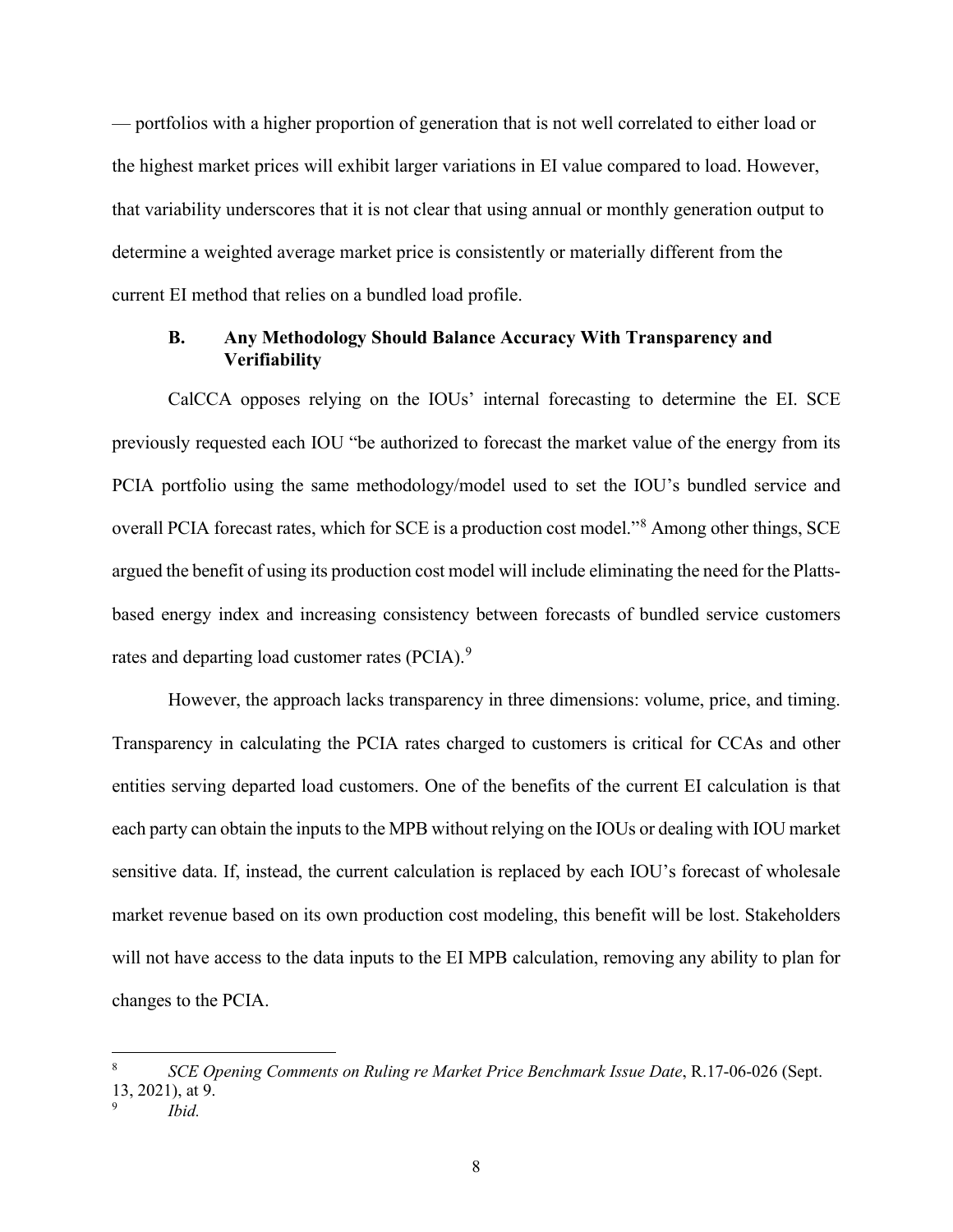In addition, because each IOU may prepare its forecast using different inputs and different production cost models, even a common framework will presumably result in each IOU applying different price curves and using different timelines for running its models. Instead of a uniform method for determining the relevant EI, each IOU would in effect create its own methodology. As a result, all reviewers, including Commission Staff, will need more time to review the process undertaken and the resultant PCIA calculations.

SCE suggests the true-up of PCIA rates and the ability of market participants to hire reviewing representatives solves these problems.<sup>[10](#page-13-1)</sup> However, the process to retain such reviewing representatives and deal with persistent objections and delays in receiving responses to those requests during the expedited discovery process is far from the streamlined process SCE holds it out to be. There is little about the ERRA forecast proceeding that is transparent, especially for the general public. Confidential data accessed within an ERRA proceeding cannot be used outside that proceeding or for any other purpose, such as modeling anticipated changes in PCIA rates. This opacity problem is especially acute with regard to analyzing production-cost modeling, which is a data and resource-intensive process that requires specialized analysts, increasing costs for both the Commission and parties, especially those like the CCA parties representing ratepayer interests. The meager, and potentially non-existent, benefits of a less transparent model do not outweigh these costs.

#### <span id="page-13-0"></span>**III. CALCCA EI PROPOSAL AND RESPONSES TO ALJ RULING QUESTIONS**

Efforts to increase the accuracy of the PCIA forecast and avoid unnecessary after-the-fact true-ups will reduce rate volatility for all customers. While the analyses conducted to date do not show clear benefits from switching to generation-weighting from load-weighting, there is an

<span id="page-13-1"></span><sup>&</sup>lt;sup>10</sup> SCE Opening Comments on Ruling re Market Price Benchmark Issue Date, R.17-06-026 (Sept.13, 2021), at 9.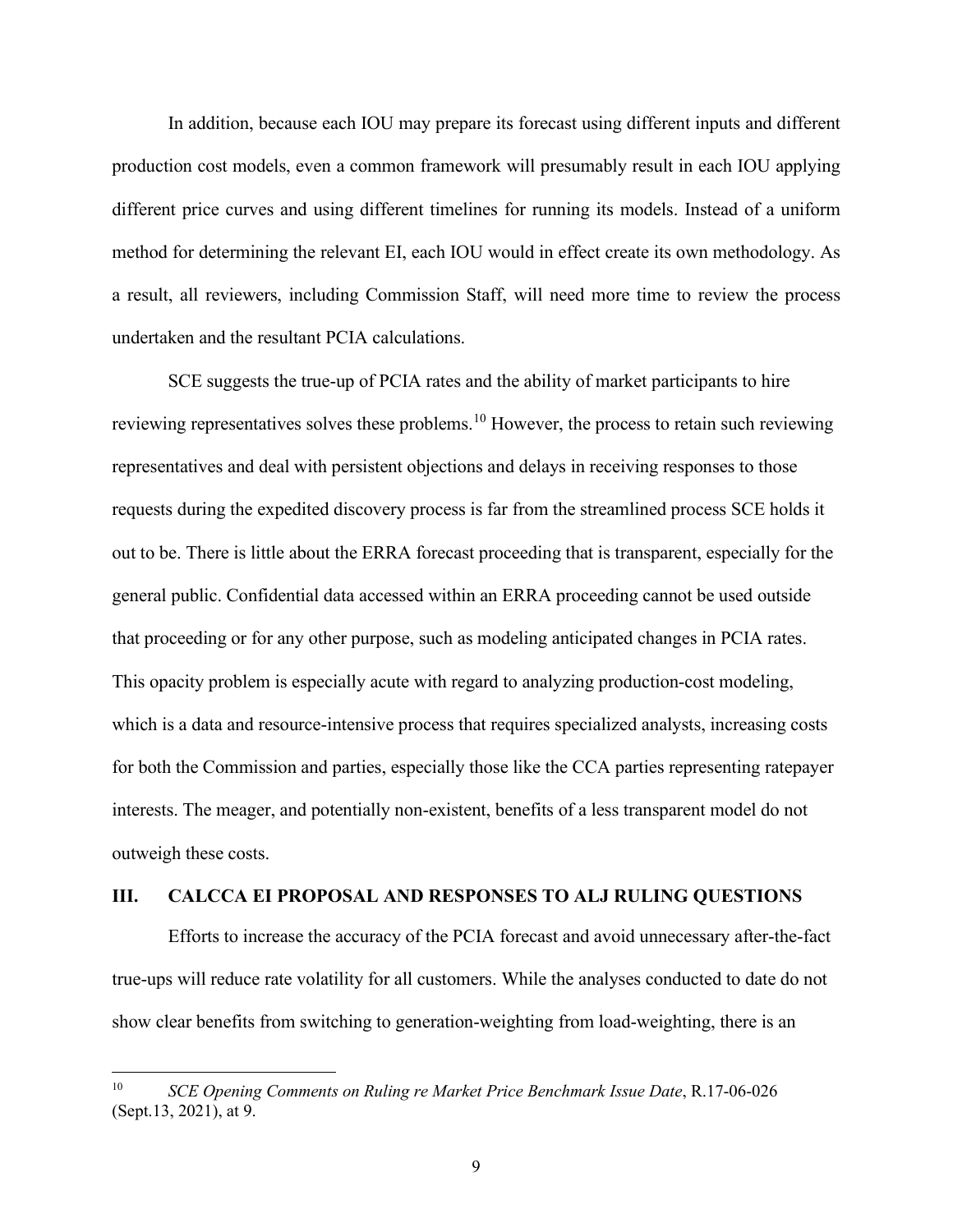inherent consistency in using generation output to weight the market price index applied to generation resources when determining the IOUs' indifference Amount and PCIA rates.

If the Commission determines this inherent consistency warrants a change to the current methodology, forecast accuracy must be balanced with transparency so that CCAs can plan for and prudently manage rate impacts to their customers. CalCCA proposes to ensure this balance by modifying the EI method to rely on a rolling five-year historical average of monthly PCIAeligible generation to calculate on- and off-peak weights that can be applied to monthly Platts forward market prices. The current process and timeline for calculating the forecast EI would remain largely intact, except that the IOUs would be required to provide generation data, rather than the bundled load profile, in their annual ERRA Forecast applications. This incremental change to the EI calculation builds on the utilities' proposals to tie generation-based weighting to generation values without requiring the Commission, stakeholders, and, most importantly, customers to rely on inscrutable production cost modeling. CalCCA's proposal is detailed below in its responses to the questions presented in the Ruling:

#### <span id="page-14-0"></span>**1. What is the problem with the current Energy Index calculation methodology and/or data source?**

The problem, based on CalCCA's analysis, is academic. The current EI is a weighted average forward market price, calculated by applying a bundled customer load profile to the Platts annual on- and off-peak market price forecast for NP15 and SP15. Because the EI is used to calculate the value of PCIA-eligible generation resources, PG&E and SCE have previously argued that the EI should reflect the generation resource output rather than a bundled load profile. In concept, determining the EI based on the timing of PCIA-eligible resource output aligns the EI inputs with the generation volumes to which the MPB is applied within the PCIA. However, any alternative proposal to the current EI method must maintain transparency and stability so that

10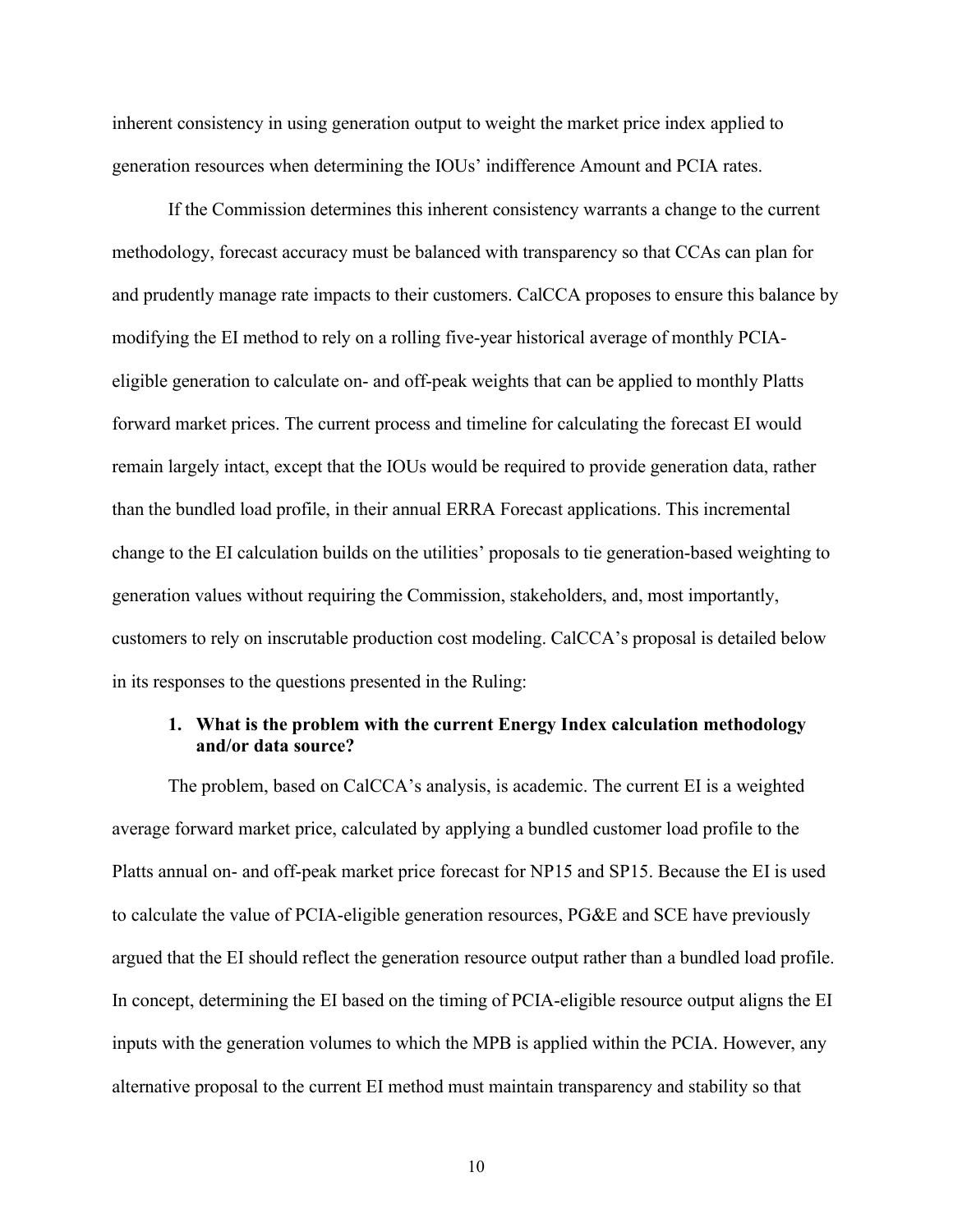stakeholders such as CCAs can plan for future PCIA rate changes. If such transparency and stability cannot be maintained, the current EI method should be retained.

#### <span id="page-15-0"></span>**2. Would it be sufficient to continue using Platts data to calculate on-peak and offpeak indices, with the Commission simply updating the percentage weights that each IOU applies to the on- and off-peak indices? Why or why not?**

The use of a third-party market price forecast as the primary input to the EI calculation is critical. Predictions of future market prices are inherently volatile and subject to many assumptions. Relying on a third-party forecast provides non-IOU stakeholders the opportunity to obtain and rely on data for their own analyses that they know will be fundamentally consistent with the ultimate EI calculation. Continued use of Platts data to calculate the on-peak and offpeak indices is reasonable.

The Commission-approved Common PCIA Template currently accommodates only a single value (\$/MWh) as the EI input to the Indifference Amount calculation. In other words, the template applies a weighted average annual \$/MWh price for energy to all PCIA resource output for the forecast year. As described in more detail in response to question 7, a single EI can be derived using monthly on- and off-peak generation ratios and monthly Platts forward market prices. Revising the form of the EI input to the PCIA (*e.g.*, 12 monthly prices rather than one annual price) would require revisiting the Common PCIA Template design.

#### <span id="page-15-1"></span>**3. Platts data are proprietary. Are there non-proprietary data sources that could result in an Energy Index of equal or better quality than the current Energy Index? If so, what are those data sources?**

CalCCA is unaware of any non-proprietary data sources produced with the same frequency or data inputs as Platts. According to S&P Global Platts' methodology and specifications guide, the Platts forward market price curves rely primarily on Intercontinental Exchange (ICE) settlement and intra-day forward trading activity in the Electricity markets on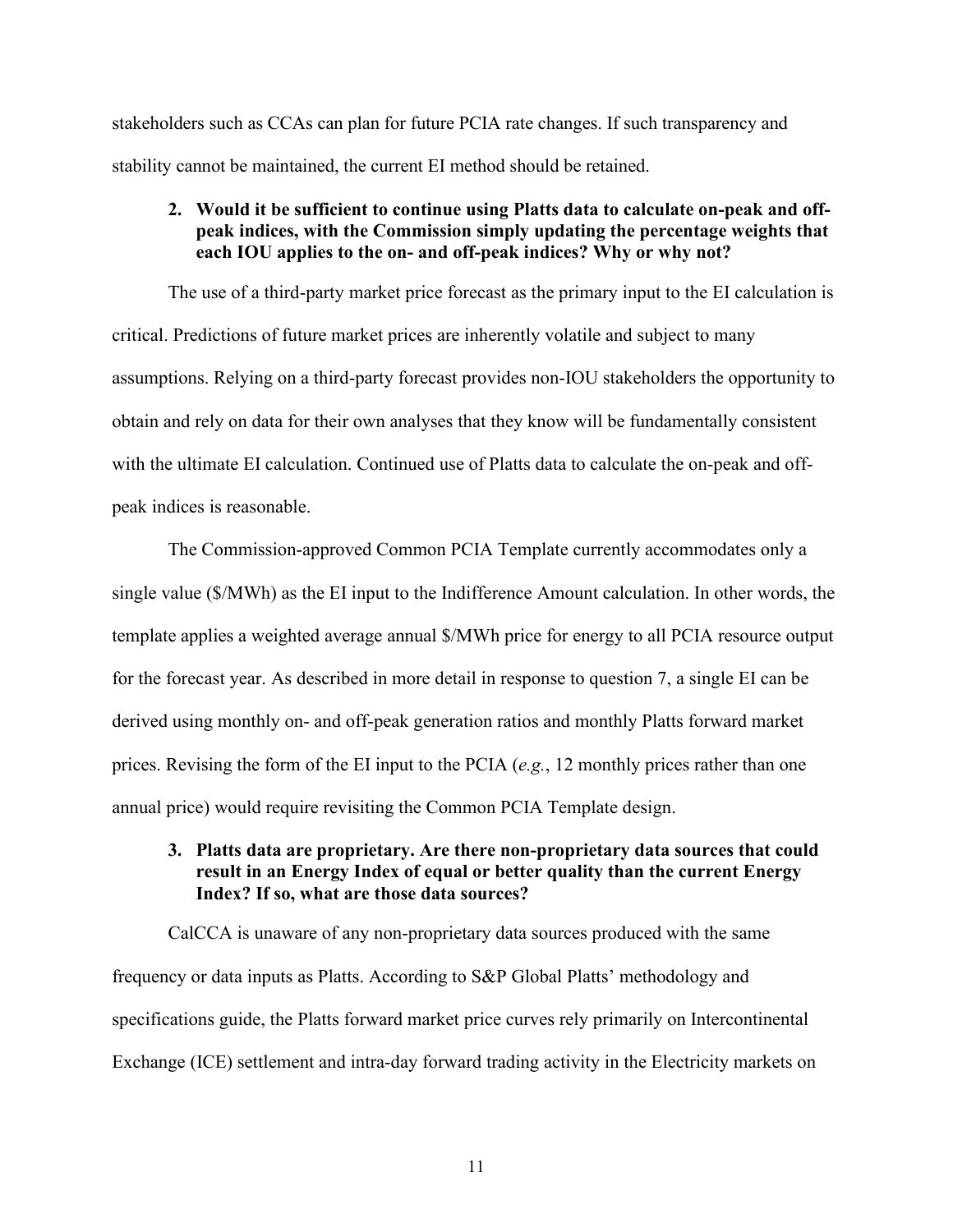the ICE platform. Platts has the exclusive right to use ICE intra-day and end of day data for purposes of forward curve derivation.

#### <span id="page-16-0"></span>**4. If only proprietary data sources would result in an Energy Index of equal or better quality than the current Energy Index, what are those data sources?**

Several vendors publish forward market price curves, with near term prices generally linked to observed forward market transactions. For example, through its subscription to the S&P Global Capital IQ platform, NewGen has access to electricity futures prices published by Tradition, BGC Partners, and CME Group (NYMEX). Electricity price forecasts are available for purchase through other firms specializing in modeling energy markets. Neither CalCCA nor NewGen has performed any analysis to determine whether these or other data sources are of equal or better quality than Platts data.

#### <span id="page-16-1"></span>**5. Is there a cost to obtain any of the data you identified in your responses above? If so, what is the cost?**

In CalCCA's experience, there is a cost to obtain forward price curves that rely on proprietary data from brokers or exchanges. Because the price often varies by purchaser or use case, CalCCA is not able to estimate the cost of any proprietary data source.

- <span id="page-16-2"></span>**6. Based on the data sources you identified in your responses above, discuss the benefits and drawbacks of the following entities calculating the Energy Index, in terms of cost, efficiency, and transparency:**
	- **a. Energy Division staff**
	- **b. The IOUs**
	- **c. A third-party consultant**

**Cost:** Assuming Energy Division's subscription to Platts includes access to monthly forward market prices, there should be no incremental direct cost to Staff to implement CalCCA's proposal. Each year, the IOUs will be required to summarize PCIA-eligible resource output on a monthly on- and off-peak basis and provide the monthly percentage weights to stakeholders.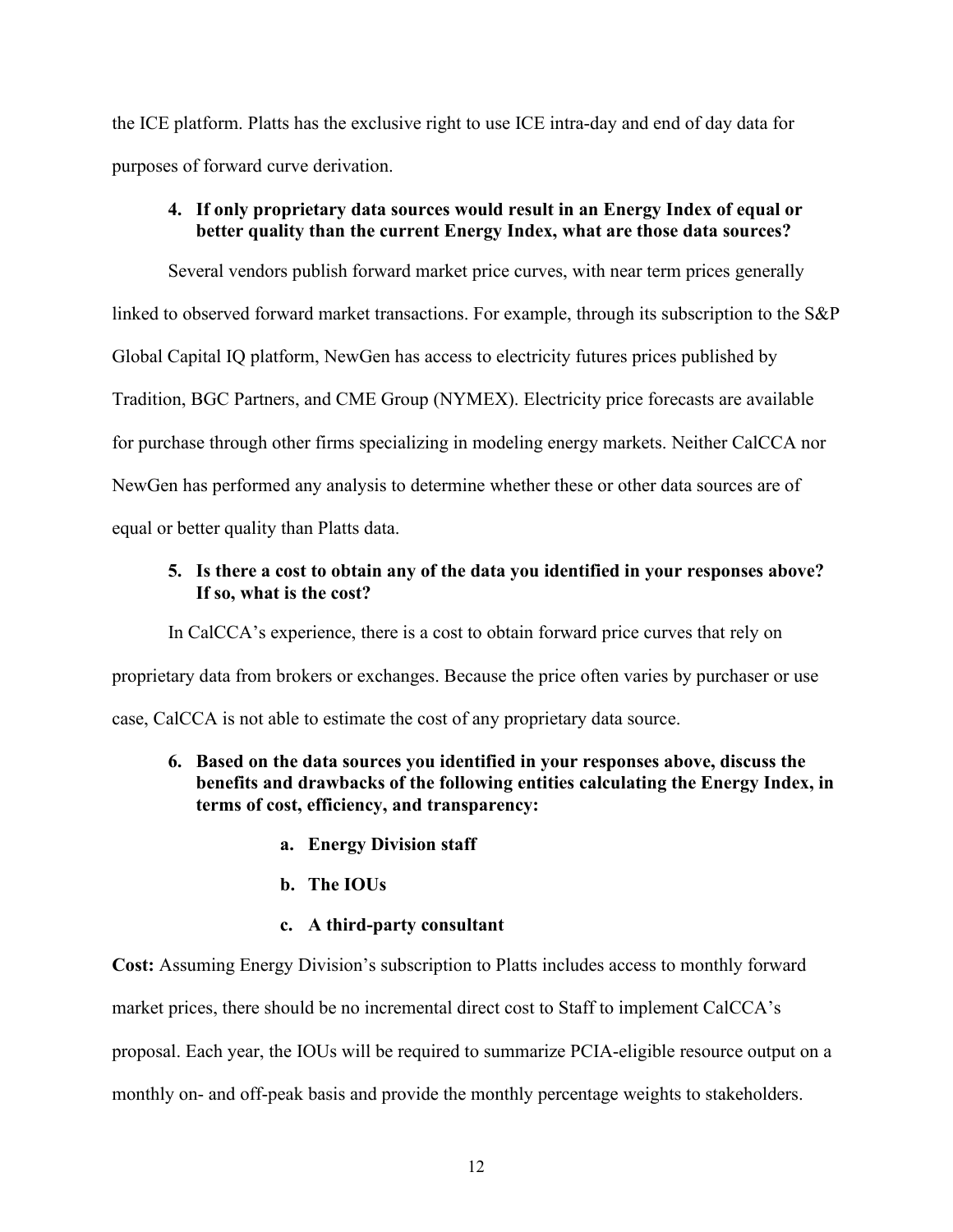The weights should be provided in the workpapers accompanying the annual ERRA Forecast applications. There is no incremental cost to third-party consultants.

**Efficiency:** The process and timeline for Energy Division to calculate the forecast EI would remain largely intact, except that monthly market forwards would be gathered from Platts. Once an initial template is established to incorporate monthly price data, Energy Division could publish the EI with the same efficiency as the current process. The IOUs would be required to gather historical generation data on an annual basis and update the historical generation weights for inclusion in their annual ERRA Forecast filings, following the same process used to currently to update bundled load weightings.

**Transparency:** Relying on historical generation data provides assurance to all stakeholders, including those who cannot access confidential IOU data, that the inputs to the EI are an accurate representation of the utility's PCIA portfolio. Using a multi-year average smooths out volatility in the on- and off-peak ratios, and those ratios can be made available to the public, both of which facilitate stakeholder planning.

<span id="page-17-0"></span>**7. How will the Energy Index and any related weights be calculated? Describe the data sources, the data scope (e.g., which months or years of data will be used, as applicable), the timing of calculations prior to the October Update, and the calculation methodology for both the Energy Index itself and any weights.** 

CalCCA proposes to calculate the EI MPB by multiplying monthly on- and off-peak forward market prices (NP15 for PG&E and SP15 for SCE and SDG&E) by the historical percentage of PCIA-eligible resource generation in monthly on- and off-peak periods. The generation weights that apply to the Platts on- and off-peak forward market price would be derived based on a rolling average of historical monthly PCIA generation output. Specifically, five years of monthly on- and off-peak generation from PCIA-eligible resources would be used to calculate on-and off-peak percentages for each month. Each monthly percentage is multiplied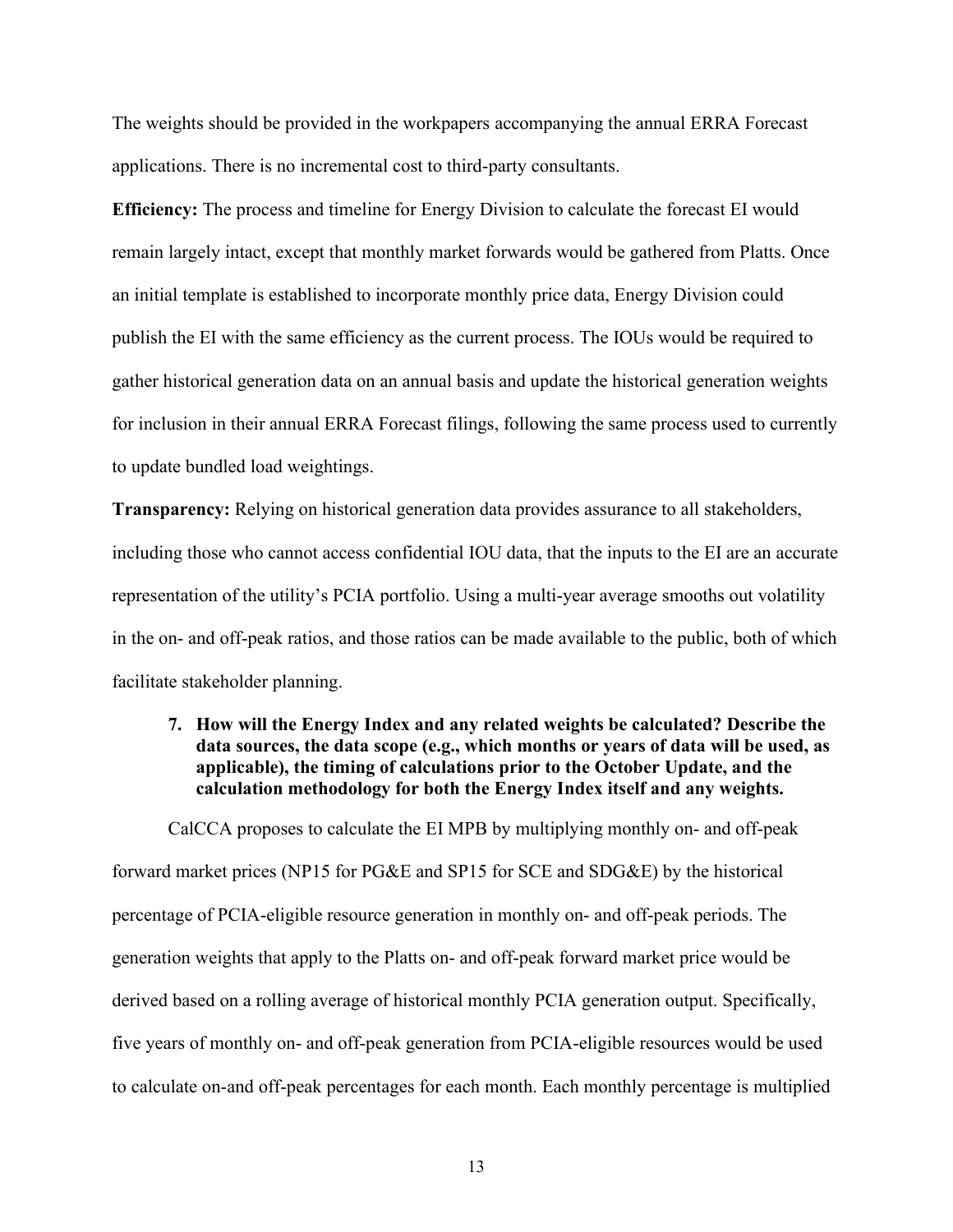by the corresponding monthly on- and off-peak forward market price from Platts, using monthly forward curves gathered via the same methodology and timing as is currently used for the annual forward price forecast. The monthly weighted prices are converted to an annual EI by multiplying each price by the proportion of generation output in the month relative to a full year of generation output.

Tables 4 - 6 below demonstrate CalCCA's proposal using historical generation output from 2017 – 2021 for each IOU and actual CAISO market prices during 2021. An annual load weighted market price using data from the same period is provided for comparison:

|                            |                            | <b>PG&amp;E PCIA Generation</b> |                | Weight         |                 | <b>CAISO NP-15</b> |                 |                       |
|----------------------------|----------------------------|---------------------------------|----------------|----------------|-----------------|--------------------|-----------------|-----------------------|
| <b>Month</b>               | <b>On Peak</b>             | <b>Off Peak</b>                 | <b>Monthly</b> | <b>On Peak</b> | <b>Off Peak</b> | <b>On Peak</b>     | <b>Off Peak</b> | <b>Weighted Price</b> |
| 1                          |                            |                                 | 8%             | 61%            | 39%             | 35.46              | 31.46           | 33.88                 |
| 2                          |                            |                                 | 7%             | 63%            | 37%             | 67.80              | 48.45           | 60.72                 |
| 3                          |                            |                                 | 8%             | 63%            | 37%             | 32.93              | 33.19           | 33.03                 |
| 4                          |                            |                                 | 8%             | 63%            | 37%             | 35.06              | 36.28           | 35.51                 |
| 5                          |                            |                                 | 8%             | 62%            | 38%             | 37.00              | 34.74           | 36.13                 |
| 6                          |                            |                                 | 9%             | 65%            | 35%             | 56.01              | 42.50           | 51.29                 |
| $\overline{7}$             |                            |                                 | 10%            | 62%            | 38%             | 76.72              | 55.15           | 68.62                 |
| 8                          |                            |                                 | 10%            | 65%            | 35%             | 65.57              | 53.61           | 61.34                 |
| 9                          |                            |                                 | 9%             | 61%            | 39%             | 71.47              | 60.37           | 67.18                 |
| 10                         |                            |                                 | 8%             | 65%            | 35%             | 70.30              | 61.19           | 67.13                 |
| 11                         |                            |                                 | 7%             | 61%            | 39%             | 62.20              | 54.63           | 59.29                 |
| 12                         |                            |                                 | 8%             | 60%            | 40%             | 67.01              | 55.39           | 62.36                 |
|                            |                            |                                 |                |                |                 |                    |                 | 53.51                 |
| <b>Annual Energy Index</b> |                            |                                 |                |                |                 |                    |                 |                       |
|                            | <b>Generation Weighted</b> |                                 |                |                |                 |                    |                 | 53.51                 |
| Load Weighted              |                            |                                 |                | 59%            | 41%             | 56.37              | 47.24           | 52.59                 |

**Table 4 – PG&E Monthly Generation Weighted 2021 Market Price**

**Monthly Energy Index**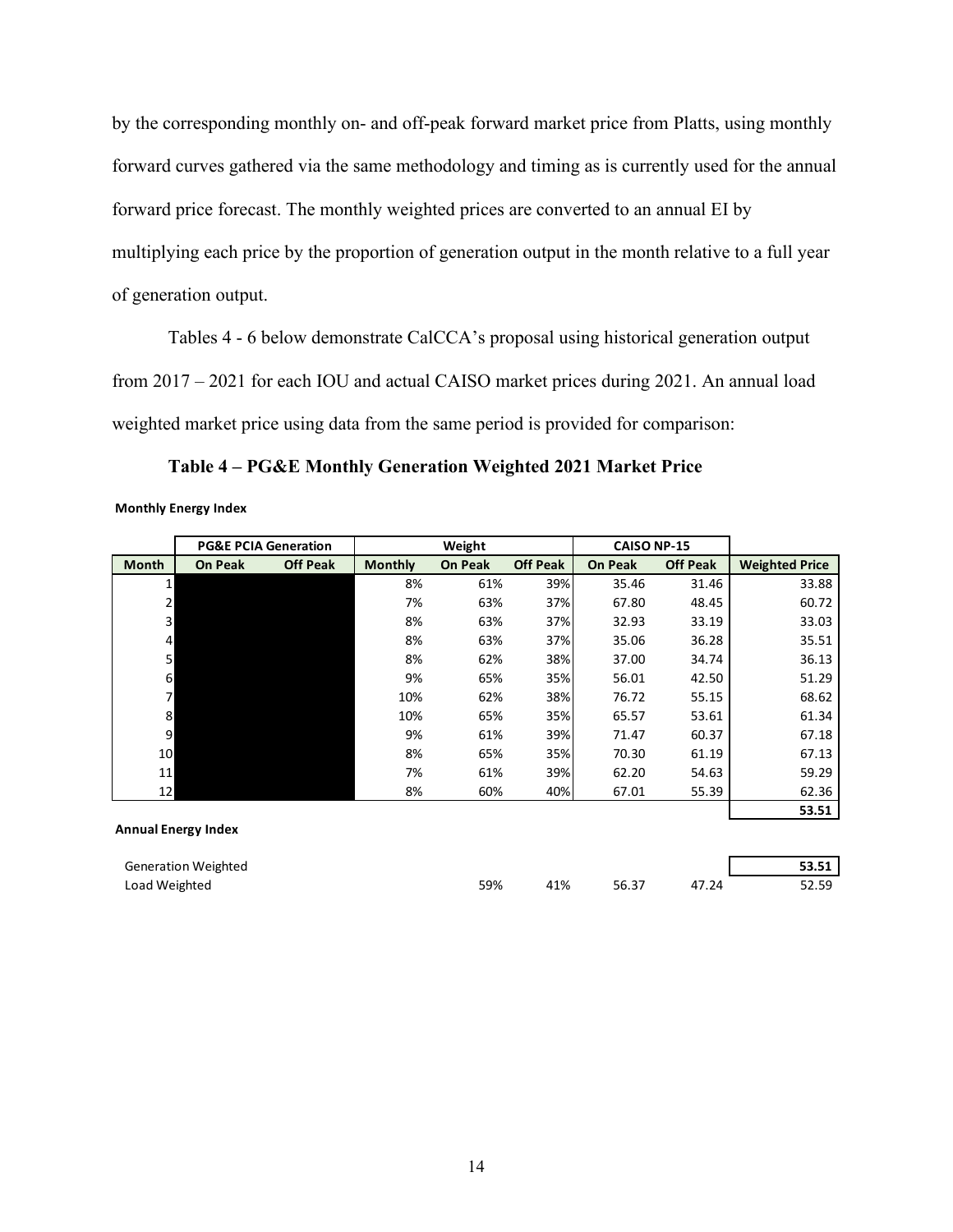# **Table 5 – SCE Monthly Generation Weighted 2021 Market Price**

#### **Monthly Energy Index**

|                            |                            | <b>SCE PCIA Generation</b>                                    | Weight         |                |                 | CAISO SP-15    |                 |                      |
|----------------------------|----------------------------|---------------------------------------------------------------|----------------|----------------|-----------------|----------------|-----------------|----------------------|
| <b>Month</b>               | <b>On Peak</b>             | <b>Off Peak</b>                                               | <b>Monthly</b> | <b>On Peak</b> | <b>Off Peak</b> | <b>On Peak</b> | <b>Off Peak</b> | <b>Monthly Price</b> |
|                            |                            |                                                               | 7%             | 62%            | 38%             | 33.22          | 30.00           | 32.00                |
| 2                          |                            |                                                               | 7%             | 65%            | 35%             | 71.09          | 56.32           | 65.94                |
| 3                          |                            |                                                               | 8%             | 66%            | 34%             | 29.91          | 31.27           | 30.38                |
| 4                          |                            |                                                               | 9%             | 66%            | 34%             | 28.04          | 33.38           | 29.85                |
| 5                          |                            |                                                               | 10%            | 64%            | 36%             | 26.59          | 29.92           | 27.78                |
| 6                          |                            |                                                               | 10%            | 66%            | 34%             | 56.06          | 41.34           | 51.10                |
| $\overline{7}$             |                            |                                                               | 10%            | 64%            | 36%             | 78.89          | 54.05           | 70.01                |
| 8                          |                            |                                                               | 10%            | 67%            | 33%             | 65.08          | 51.40           | 60.55                |
| 9                          |                            |                                                               | 9%             | 64%            | 36%             | 72.09          | 58.59           | 67.22                |
| 10                         |                            |                                                               | 7%             | 67%            | 33%             | 57.89          | 55.65           | 57.14                |
| 11                         |                            |                                                               | 6%             | 64%            | 36%             | 60.14          | 51.68           | 57.11                |
| 12                         |                            |                                                               | 6%             | 62%            | 38%             | 63.40          | 53.82           | 59.80                |
|                            |                            |                                                               |                |                |                 |                |                 | 50.58                |
| <b>Annual Energy Index</b> |                            |                                                               |                |                |                 |                |                 |                      |
|                            | <b>Generation Weighted</b> |                                                               |                |                |                 |                |                 | 50.58                |
| Load Weighted              |                            |                                                               |                | 62%            | 38%             | 53.41          | 45.51           | 50.40                |
|                            |                            | Table 6 – SDG&E Monthly Generation Weighted 2021 Market Price |                |                |                 |                |                 |                      |

#### **Monthly Energy Index**

|                            |                            | <b>SDG&amp;E PCIA Generation</b> | Weight         |                |                 | CAISO SP-15    |                 |                      |
|----------------------------|----------------------------|----------------------------------|----------------|----------------|-----------------|----------------|-----------------|----------------------|
|                            | <b>On Peak</b>             | <b>Off Peak</b>                  | <b>Monthly</b> | <b>On Peak</b> | <b>Off Peak</b> | <b>On Peak</b> | <b>Off Peak</b> | <b>Monthly Price</b> |
| 1                          |                            |                                  | 7%             | 69%            | 31%             | 33.22          | 30.00           | 32.21                |
| $\overline{2}$             |                            |                                  | 7%             | 69%            | 31%             | 71.09          | 56.32           | 66.52                |
| $\overline{\mathbf{3}}$    |                            |                                  | 8%             | 67%            | 33%             | 29.91          | 31.27           | 30.36                |
| $\overline{\mathbf{r}}$    |                            |                                  | 8%             | 70%            | 30%             | 28.04          | 33.38           | 29.63                |
| 5                          |                            |                                  | 8%             | 70%            | 30%             | 26.59          | 29.92           | 27.58                |
| 6                          |                            |                                  | 9%             | 72%            | 28%             | 56.06          | 41.34           | 51.88                |
| $\overline{7}$             |                            |                                  | 10%            | 69%            | 31%             | 78.89          | 54.05           | 71.25                |
| 8                          |                            |                                  | 11%            | 70%            | 30%             | 65.08          | 51.40           | 61.04                |
| 9                          |                            |                                  | 9%             | 67%            | 33%             | 72.09          | 58.59           | 67.61                |
| 10                         |                            |                                  | 8%             | 67%            | 33%             | 57.89          | 55.65           | 57.16                |
| 11                         |                            |                                  | 7%             | 67%            | 33%             | 60.14          | 51.68           | 57.37                |
| 12                         |                            |                                  | 6%             | 69%            | 31%             | 63.40          | 53.82           | 60.41                |
|                            |                            |                                  |                |                |                 |                |                 | 51.75                |
| <b>Annual Energy Index</b> |                            |                                  |                |                |                 |                |                 |                      |
|                            | <b>Generation Weighted</b> |                                  |                |                |                 |                |                 | 51.75                |
| Load Weighted              |                            |                                  |                | 61%            | 39%             | 53.41          | 45.51           | 50.30                |

On a going forward basis, the calculations demonstrated in the preceding tables would be

completed under the same schedule currently followed for the forecasted EI.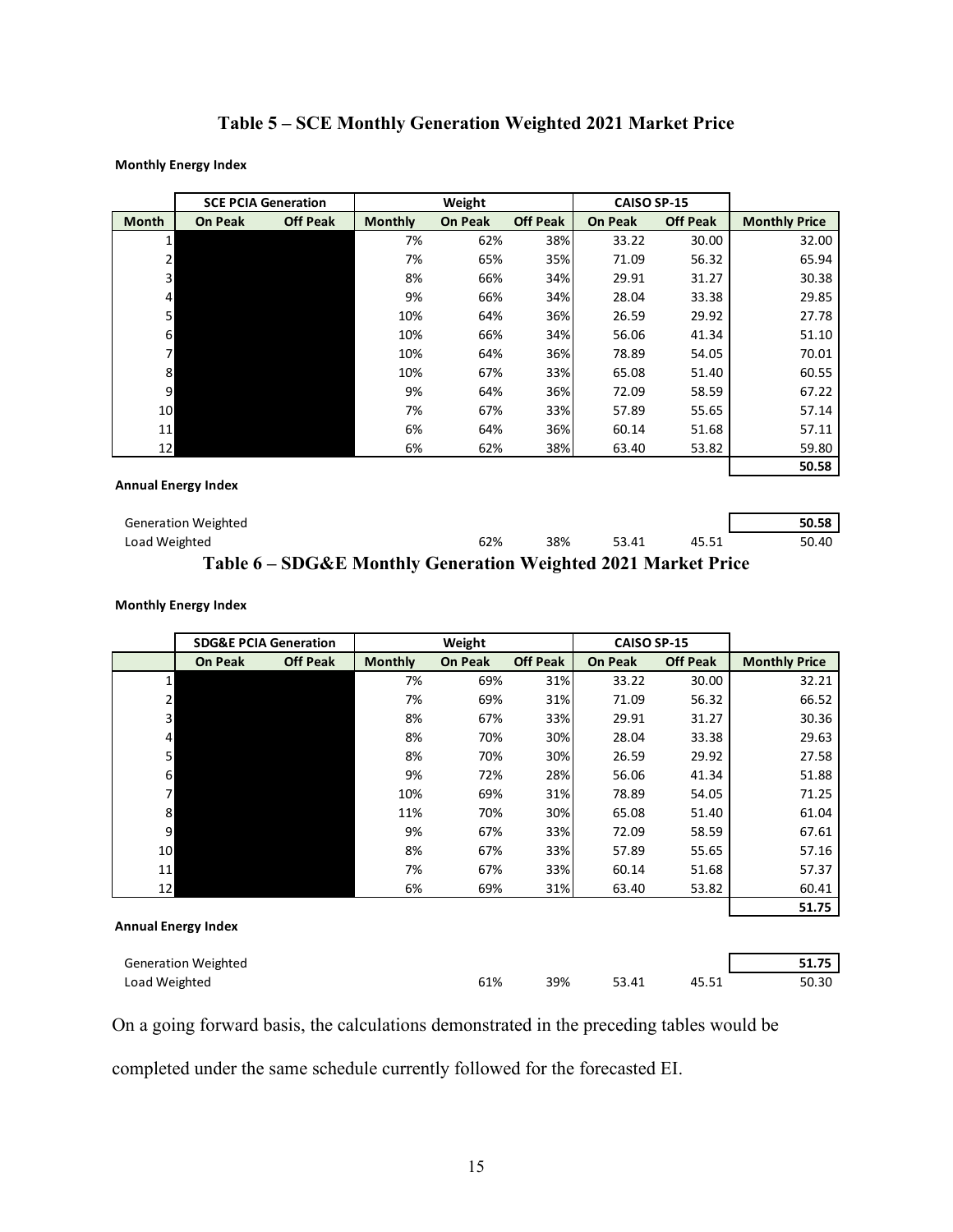CalCCA's proposal is consistent with PG&E's earlier comments in the OIR proceeding, advocating for a monthly volume-weighted approach.<sup>11</sup> The difference between  $P G \& E$ 's suggestion and CalCCA's proposal is the reliance on historical generation output to avoid relying on the IOUs' production cost modeling as an input to the EI.

## <span id="page-20-0"></span>**8. Who will calculate the Energy Index and any related weights? For example, will Energy Division staff, the IOUs, or a third-party consultant collect necessary data and perform the calculations?**

Energy Division staff will continue to collect the forward market price data and will publish the forecasted EI as monthly on- and off-peak prices for the forecast year. Similar to the current process for bundled load weights, the IOUs will disclose the monthly on- and off-peak generation weights, as shown in Tables  $4 - 6$ , in their annual ERRA Forecast filings. Each IOU will include the historical PCIA-eligible generation with their annual ERRA Forecast applications and will calculate the rolling 5-year average monthly on- and off-peak generation weights.

## <span id="page-20-1"></span>**9. What is the cost of obtaining necessary data and performing the calculations? How will this cost be recovered?**

There is no additional cost to Energy Division to obtain the necessary data (assuming Energy Division's current access to Platts data includes monthly market prices). The IOUs will incur additional time each year required to summarize generation data from the prior year and include it in their respective ERRA filings.

## <span id="page-20-2"></span>**10. How would this proposal improve upon the current situation? In answering this question, address the following sub-questions:**

## **a. How will the proposal affect the workload of Energy Division staff?**

<span id="page-20-3"></span><sup>11</sup> *Opening Comments of Pacific Gas & Electric Company on Market Price Benchmark Issue Date,*  R.17-06-026 (Sept. 13, 2021), at 5.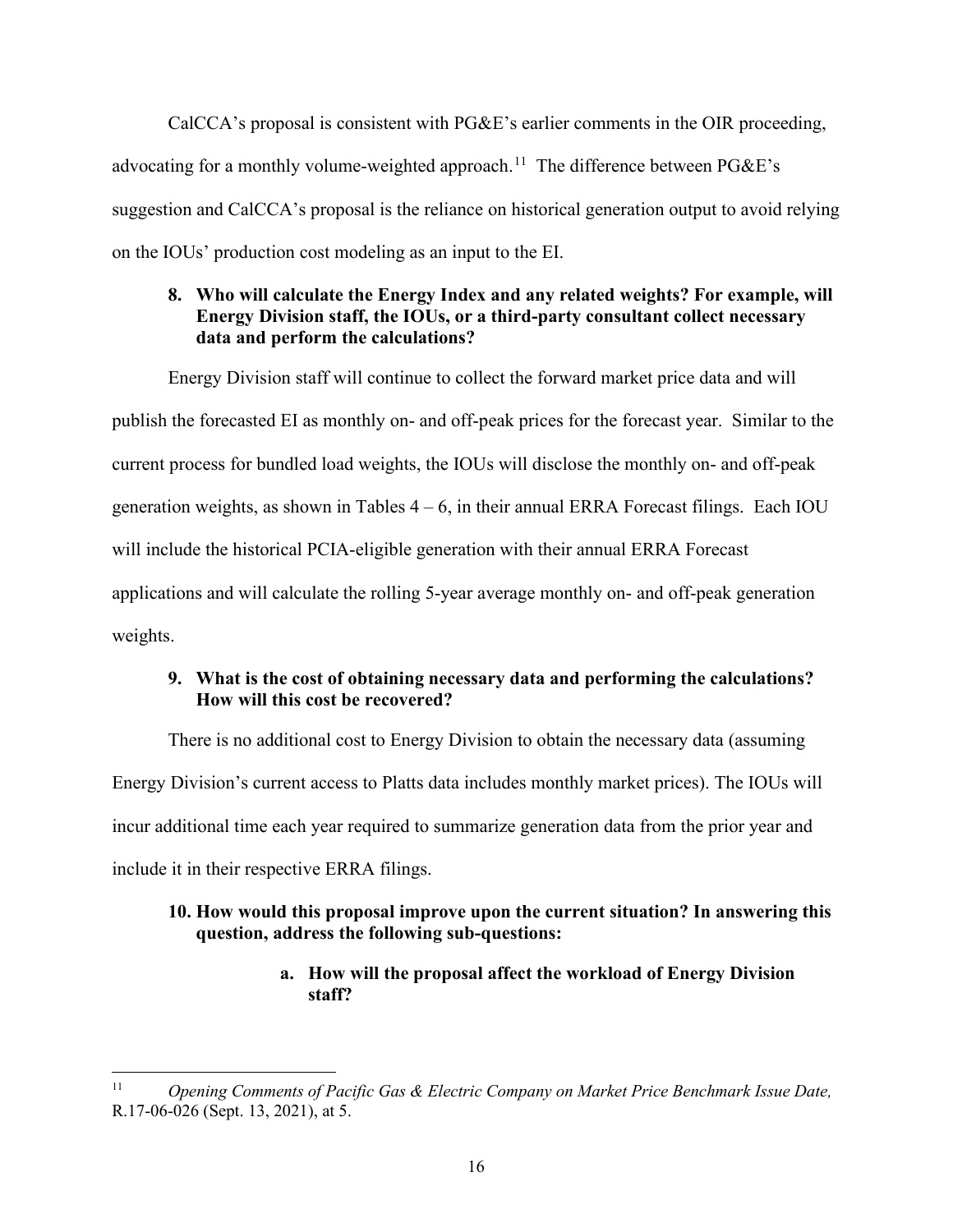CalCCA's proposal should not materially impact Energy Division staff workload, in particular after the first template is finalized.

#### **b. How will the proposal ensure transparency in data sources?**

CalCCA's proposal relies entirely on data from an independent third party (Platts) and recorded historical information. Relying on historical generation data provides assurance to all stakeholders, including those who cannot access confidential IOU data, that the inputs to the EI are an accurate representation of the utility's PCIA portfolio.

#### **c. How will the proposal ensure transparency in the calculation methodologies of both the Energy Index itself and any weights applied to the Energy Index?**

The most important feature of CalCCA's proposal as it relates to transparency is the use of *historical* PCIA generation output rather than a *forecast* derived within the IOUs' production cost models. In addition, using a multi-year average smooths out volatility in the on- and off-peak ratios, and those ratios can be made available to the public, both of which facilitate stakeholder planning.

Transparency into PCIA rates is critical for CCAs and other entities serving departing load customers. One of the benefits of the current EI calculation is that each party can obtain the inputs to the MPB without relying on the IOUs or dealing with confidential market sensitive data. If, instead, the current calculation is replaced by each IOU's forecast of wholesale market revenue based on its own production cost modeling, this benefit will be lost. Stakeholders will not have access to the data driving the annual EI, with the limited exception of a reviewing representative within the confines of an ERRA proceeding, removing any ability to plan for changes to the PCIA.